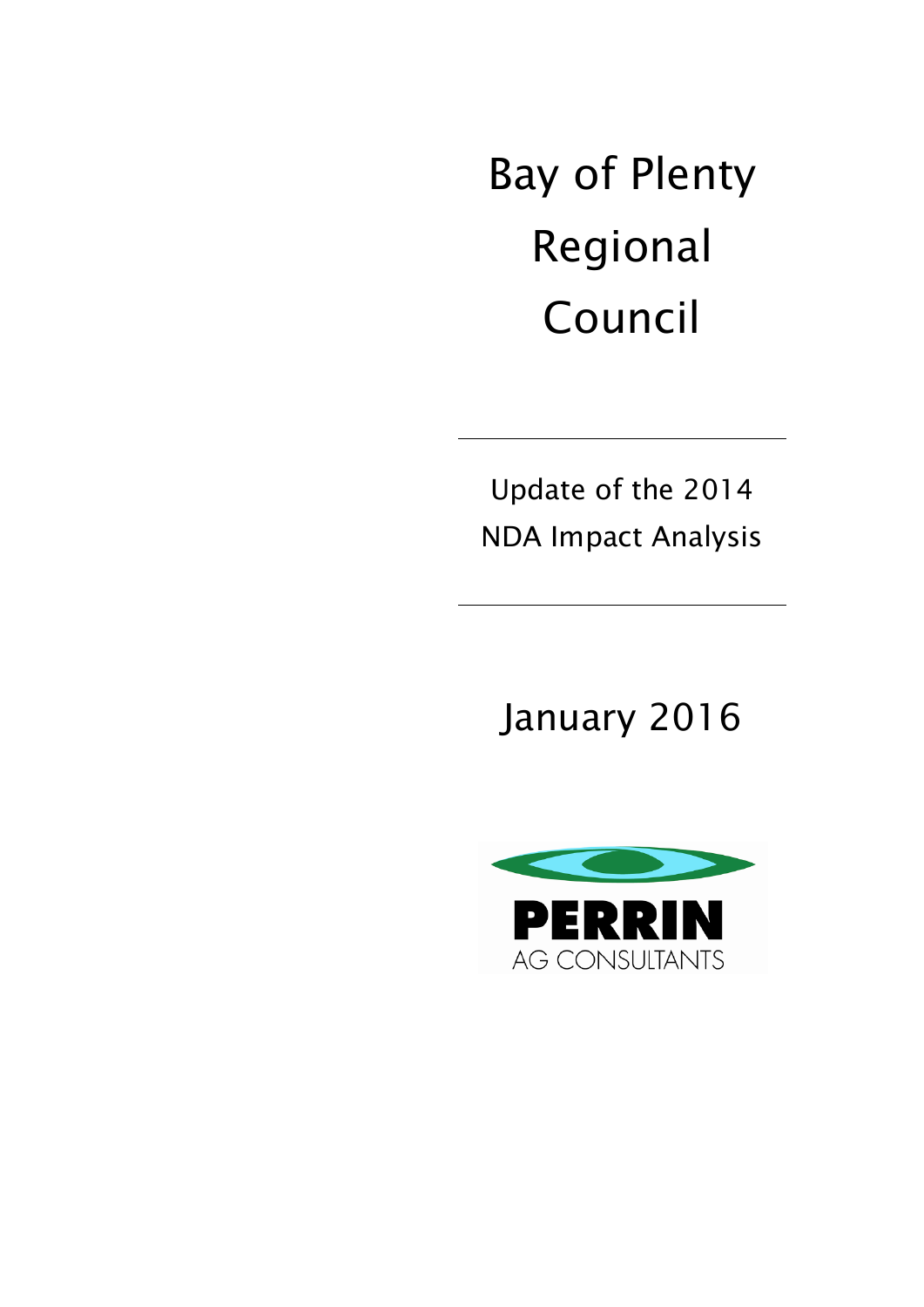# REPORT PREPARED BY



# REGISTERED FARM MANAGEMENT CONSULTANTS

Perrin Ag Consultants Limited 1330 Eruera Street, P O Box 596, Rotorua

Phone: 07 349 1212, Fax: 07 349 1112 Mobile: 021 955 312 (D J Perrin)/ 0292 955 312 (T Laan) 0293 955 312 (L Matheson) / 027 340 3984 (D Walker)

Email: [consult@perrinag.net.nz](mailto:consult@perrinag.net.nz)

## *DISCLAIMER*

*The information presented in this report is based on conservative current prices and*  returns to the best of the author's knowledge. No guarantees are given for the final *result, which may be affected by factors outside the author's control.*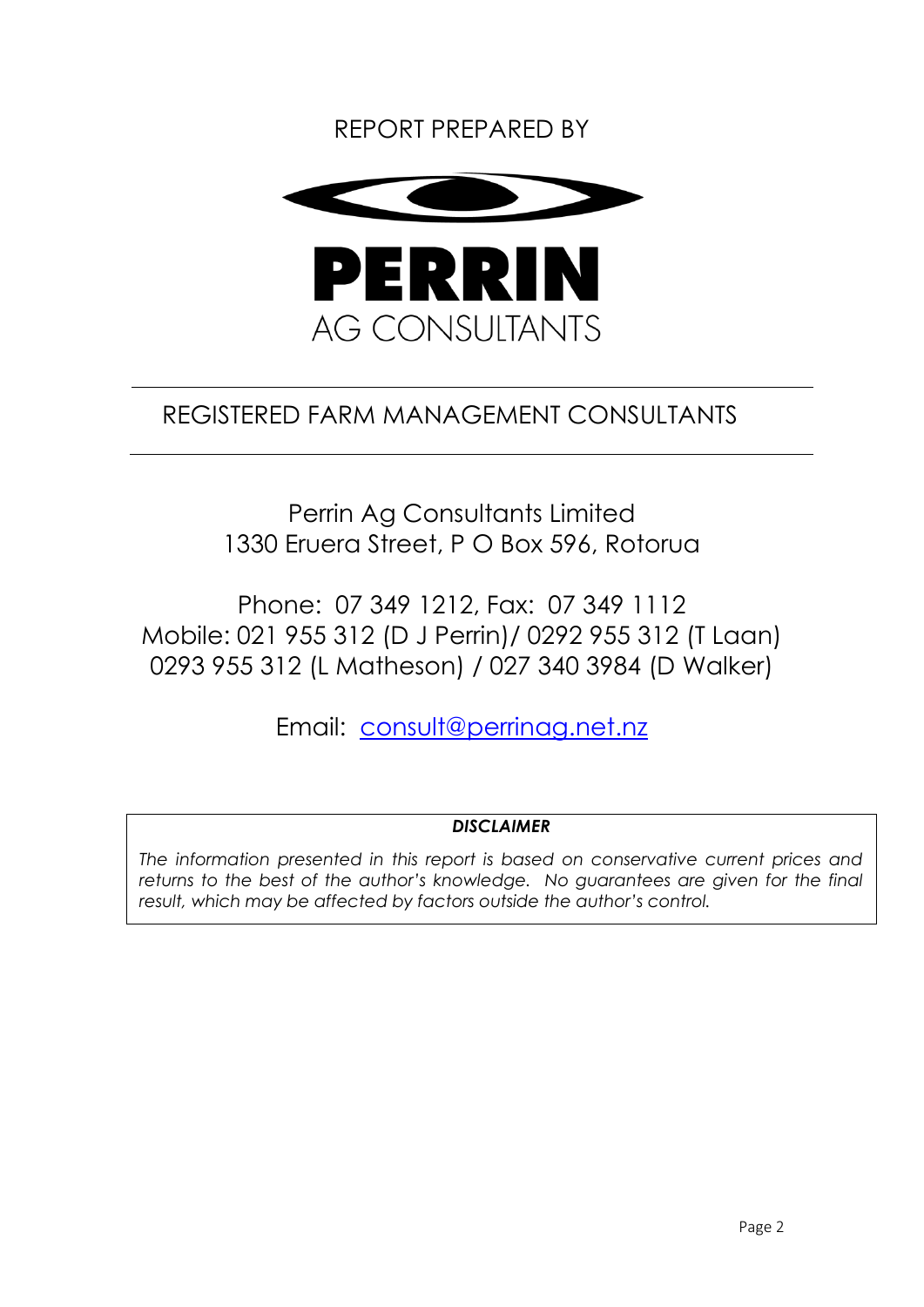## **1. Executive summary**

- 1.1 The Bay of Plenty Regional Council ("BOPRC") is in the process of developing Nitrogen Discharge Allowances ("NDA") for all pastoral land in the Lake Rotorua catchment with the purpose of improving water quality by reducing nitrogen and phosphorus inflows into the lake. An analysis of the farm-level profit impact on meeting likely nitrogen discharge levels was undertaken by Perrin Ag Consultants Ltd in 2014 ("NDA Impact Analysis").
- 1.2 In November 2015, with draft rules almost at the notification stage and a methodology for allocating Provisional Nitrogen Discharge Allowances ("pNDAs") having been developed, the BOPRC engaged Perrin Ag to provide an update the original study – primarily in relation to how successful the original mitigations were in relation to achieving the outcomes of the likely draft rules.
- 1.3 To do this, the hypothetical farm systems modelled in the original study (including their mitigation scenarios) were migrated to OVERSEER 6.2.0, hypothetical pNDAs were then assigned to the farm models based on their current levels of N loss (as a proxy for nonexistent historic N losses) and then the N loss output from the mitigation scenarios compared with the pNDAs. The financial impact of the mitigation scenarios was also updated based on revised medium-term price expectations.
- 1.3.1 As expected, the migration of scenario OVERSEER files to v6.2.0 further increased N losses, with the dairy scenarios base N losses increasing by an average of 94% compared to their assessed losses in OVERSEER 5.4.11 and the dry stock base scenario N losses increasing by 82% compared to OVERSEER 5.4.11.
- 1.4 Comparison of base system N losses against the actual historic farm N losses in the catchment suggests models for 90-100 kg N/ha N loss dairy farms and the 50-100kg N/ha/year dry stock farms are lacking from the data set. These gaps are due to production systems that aren't captured, rather than gaps in the geo-physical mix.
- 1.4.1 When migrated to OVERSEER v6.2.0, the mitigation scenarios as modelled were insufficient to achieve the required N loss reductions for two of the dry stock scenarios (SDG and DG), both of which involved dairy support. Three of the six dairy farm scenarios were able to meet new pNDA targets as modelled in the original study. We also note that two dry stock farms were already assessed as being at their 2032 pNDA level and would have to make no changes.
- 1.5 Observing the differences in the financial assumptions between the original 2014 study and this update on the "cost" of mitigation demonstrates the potential that market prices have on how the impact of meeting N reductions is perceived.
- 1.6 Sensitivity analysis of the main mitigation scenarios clearly demonstrates that the economic impact of variation in key input and output prices merely reflects the nature of the mitigations modelled. In the study, reducing N losses typically resulted in a reduction in milk production on dairy farms as a result of fewer inputs [of N in feed and fertiliser] and improving the efficiency of use the remaining inputs. Accordingly, when milk price is low, the economic impact of lowering milk production reduces; likewise, when input prices are high, reducing their [inefficient] use improves the cost structure of the business.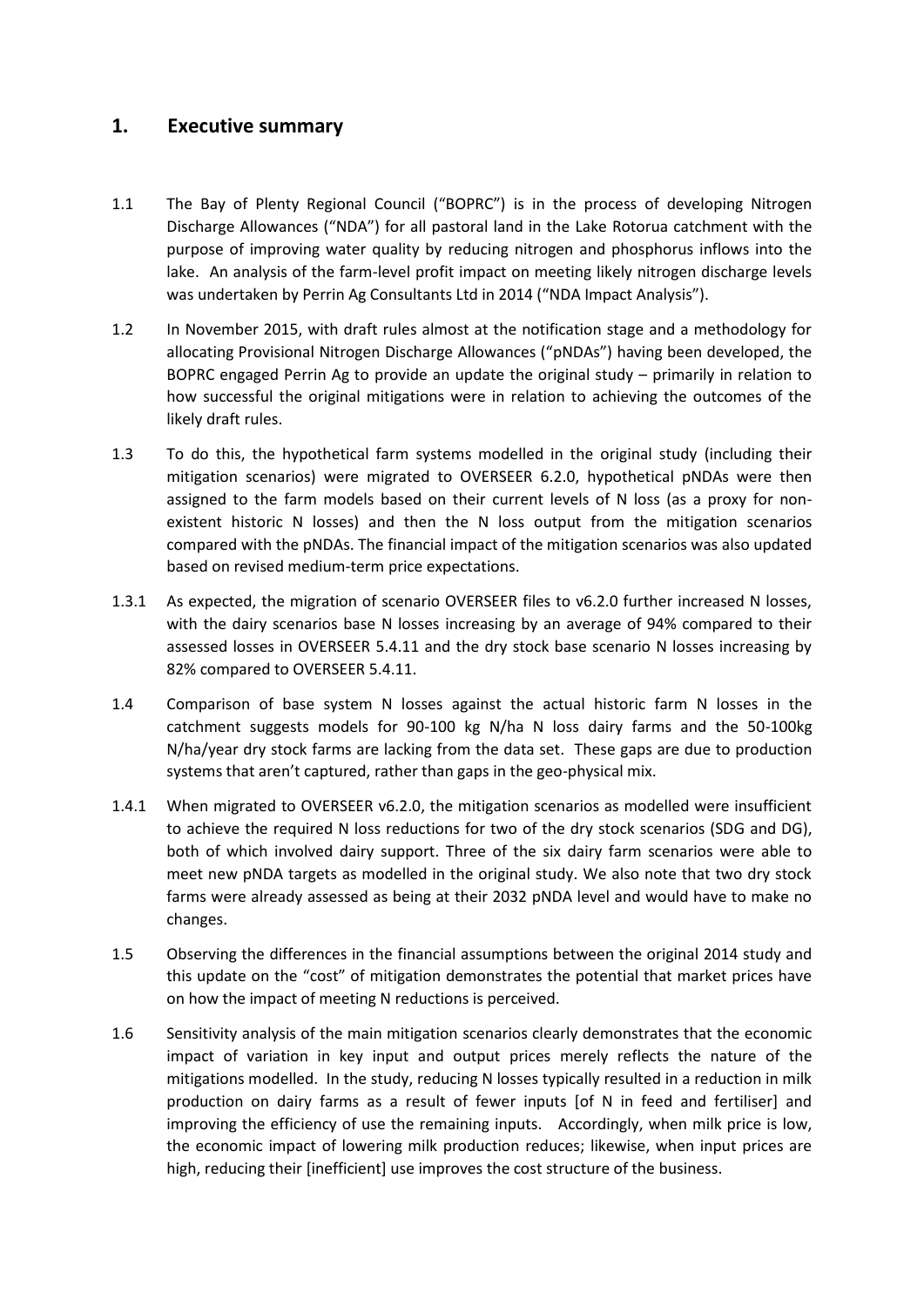- 1.7 This is consistent with the dry stock farm systems where increasing sheep:cattle ratio, decreasing cattle and increasing ewe productivity all featured heavily in the scenarios; all of which have revenue impacts. In comparison, input mitigations (like reducing N fertiliser, reducing cropping) are limited for these farm types, reflecting the lower intensity of most of these dry stock systems.
- 1.8 It is apparent that the mitigation scenarios presented in the 2014 NDA Impact Report provide some value in helping farmers and regulators alike in understanding how farmers might meet the likely N loss reduction targets mooted for the Lake Rotorua catchment. Just over half of the modelled farm systems were able to achieve their pNDA targets utilising the scenarios developed in the original study, two dry stock farms were close to meeting their pNDAs and two of the dry stock farms were already operating at or under their likely 2032 NDA.
- 1.9 The revision of the medium term pricing assumptions used in the study had little impact on the economic outcomes of the mitigations for the dry stock scenarios. But expectations of lower medium term milk prices clearly demonstrated how the changes in the prices of inputs and outputs associated with a mitigation strategy can alter the perceived and actual economic impacts of meeting N loss targets.
- 1.10 More work is potentially required to address an apparent gap in the earlier study as regards how dairy farms historically leaching 90-100kg N/ha will be affected by the proposed rules and what additional mitigations might be required by those farm systems previously thought to have made enough system change to meet the "35/13" targets.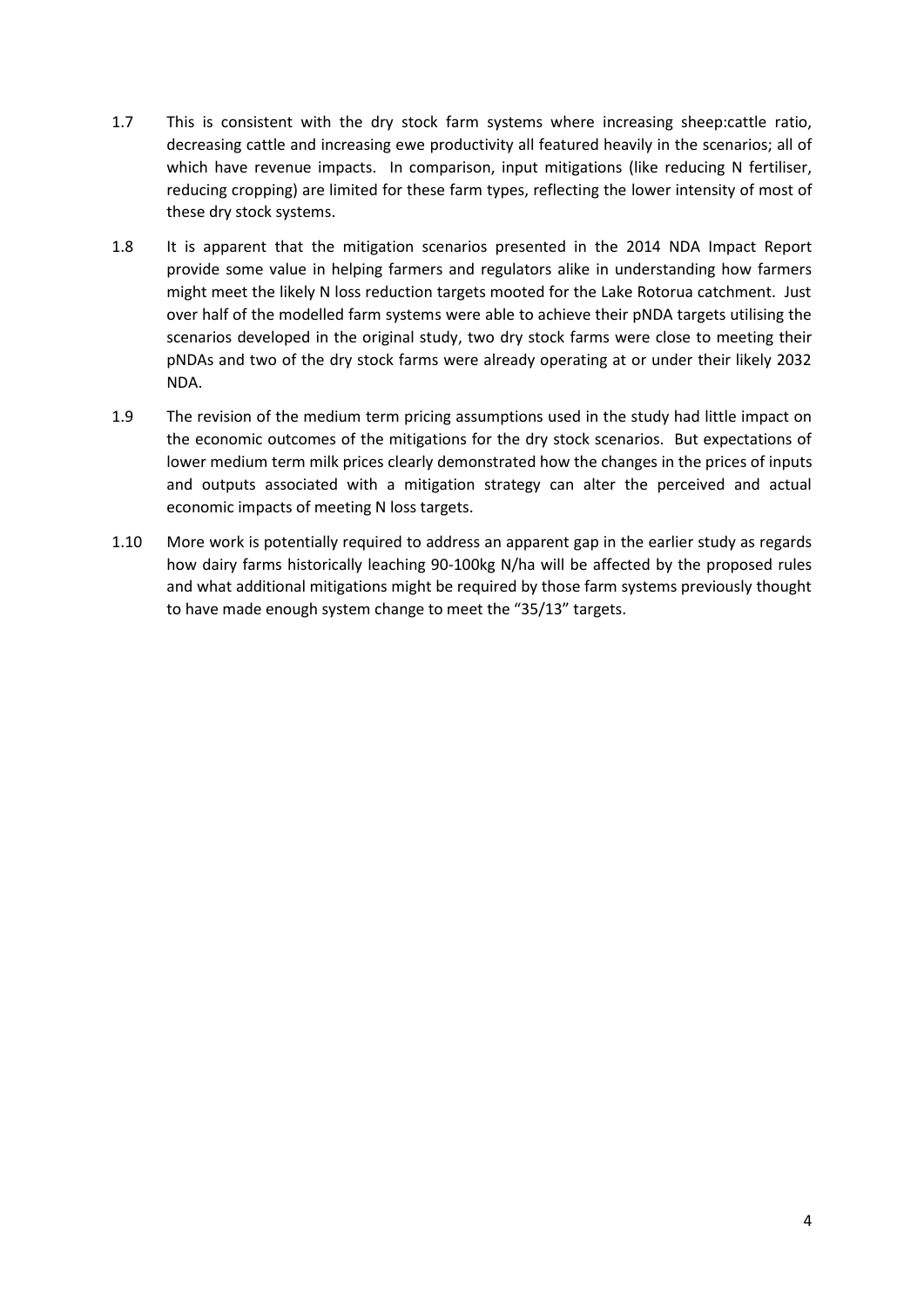# **2. Background and terms of reference**

- 2.1 The Bay of Plenty Regional Council ("BOPRC") is in the process of developing Nitrogen Discharge Allowances ("NDA") for all pastoral land in the Lake Rotorua catchment with the purpose of improving water quality by reducing nitrogen and phosphorus inflows into the lake. In 2014, the BOPRC and the Stakeholder Advisory Group ("StAG") suggested draft restricted NDA levels of 35kgN/ha/year for dairy, 13kgN/ha/year for dry stock farms and 3kgN/ha/year for trees. These draft NDA values were based on analyses using versions of OVERSEER v5.
- 2.2 Perrin Ag Consultants Ltd ("Perrin Ag", "PAC") was engaged at that time to analyse the financial implications of the NDA levels at an individual farm level. This was accomplished using a range of hypothetical and real farm case studies that were deemed to be illustrative of farms within the Lake Rotorua catchment. The case study farms were modelled in Farmax and OVERSEER v5 and v6.1 to determine how operating profitability changed as farmers made realistic decisions to optimise their farm systems in a restrictive N loss environment. These changes were limited to those appropriate within the existing farming systems.
- 2.3 In November 2015, with draft rules almost at the notification stage and a methodology for allocating Provisional Nitrogen Discharge Allowances ("pNDAs") having been developed, the BOPRC engaged Perrin Ag to provide an update of the original study as follows:
	- (i) Migrate all OVERSEER output from the hypothetical farms into OVERSEER v6.2.0;
	- (ii) Provide commentary about where in the Rule 11 spectrum of benchmarks the assessed range of hypothetical farm systems sit to provide the BOPRC with a sense of how representative they are of typical farm systems in the catchment;
	- (iii) Assess the efficacy of the original mitigation scenarios for the hypothetical farms against the likely pNDAs that would be assigned to these properties;
	- (iv) Update the farm system status quo profitability estimates with any necessary changes to medium term pricing expectations (if any) and provide additional sensitivity analysis around key output prices.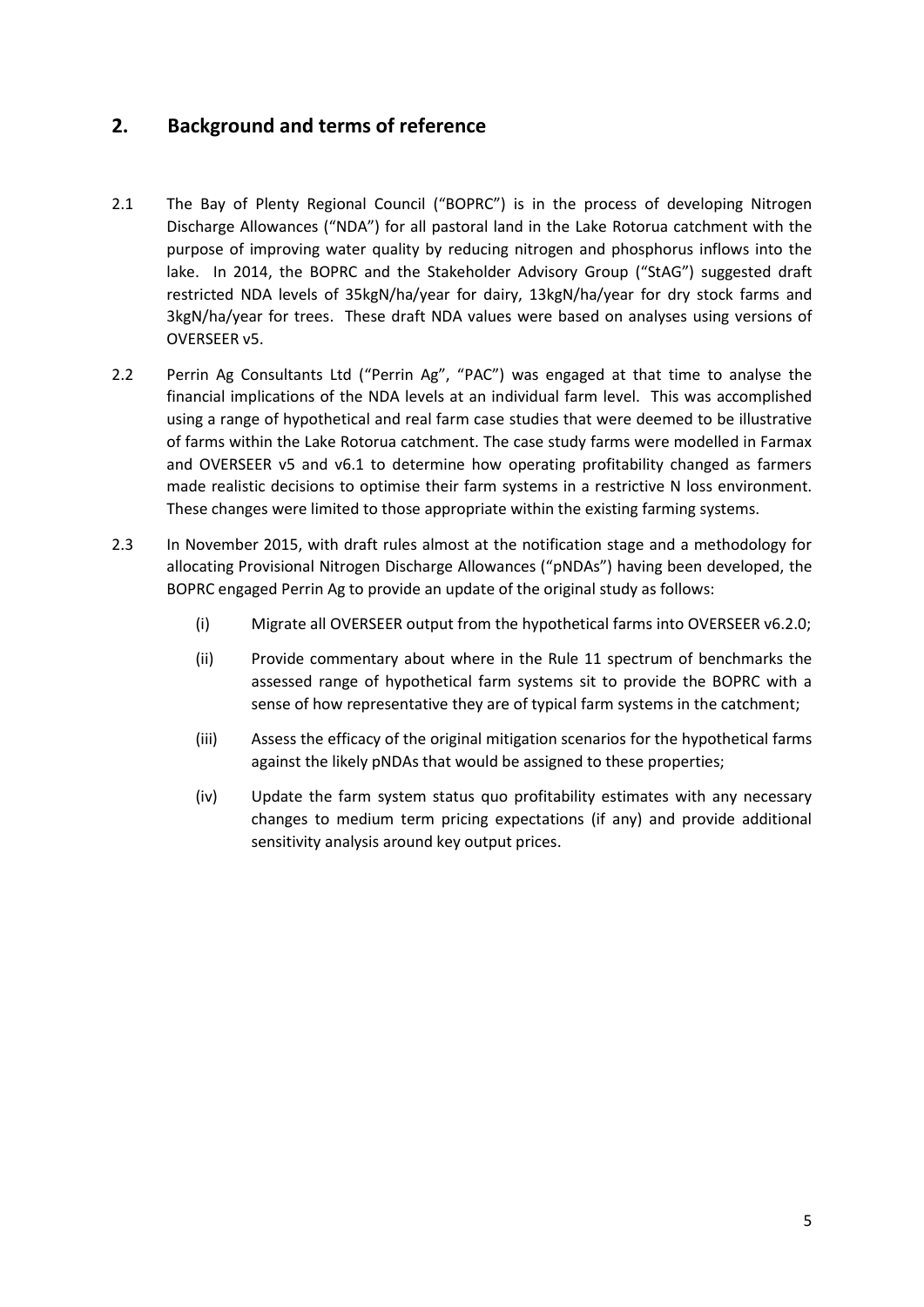## **3. Methodology**

3.1 Detailed methodology for the original NDA Impact Analysis is well documented in the 2014 report. However it is worth briefly summarising the original methodology here again.

## 3.2 Original methodology (2014)

- 3.2.1 The NDA impact analysis was originally based around a mix of broadly representative hypothetical and real farms. Each of the 14 hypothetical (8 dry stock, 6 dairy) and four real farm systems (2 dry stock, 2 dairy) were modelled to reflect two alternative NDA scenarios, in addition to their current state: a range NDA scenario and a single NDA scenario.
- 3.2.2 All of the hypothetical farm systems were deemed to be at a static stage of development, with all non-marginal expenditure assumed at business-as-usual ("BAU") levels and pasture growth parameters were based on what we considered to be "normal" climate expectations going forward.
- 3.2.3 The hypothetical and real farm systems are briefly outlined below.
- 3.2.4 The dairy systems case studies were:
	- **HH** high pasture eaten, high supplement per cow
	- HM high pasture eaten, medium supplement per cow
	- **HL** high pasture eaten, low supplement per cow
	- **MM** medium pasture eaten, medium supplement per cow
	- **EXECUTE:** LH low pasture eaten, high supplement per cow
	- **EXECT** LM low pasture eaten, medium supplement per cow
- 3.2.5 The dry stock systems the case studies were:
	- **HSB** high pasture harvested, sheep & beef breeding/finishing
	- **EXECT:** LSB low pasture harvested, sheep & beef breeding/finishing
	- SDG sheep breeding/finishing and dairy grazing
	- SDW sheep breeding/finishing and winter dairy grazing
	- WGS winter dairy grazing using crop and silage
	- **DG** dairy heifer grazing
	- $\blacksquare$  BBT bull beef trading
	- **•** DBF deer breeding/finishing
- 3.2.6 Range NDA was defined as being 25% less than the current level of N loss as assessed in OVERSEER v5, subject to being within the range of 30-40kg N/ha/year for dairy systems and 10-20kg N/ha/year for dry stock systems.
- 3.2.7 The single NDA scenario was 35kg N/ha/year for dairy farms and 13kg N/ha/year for dry stock systems.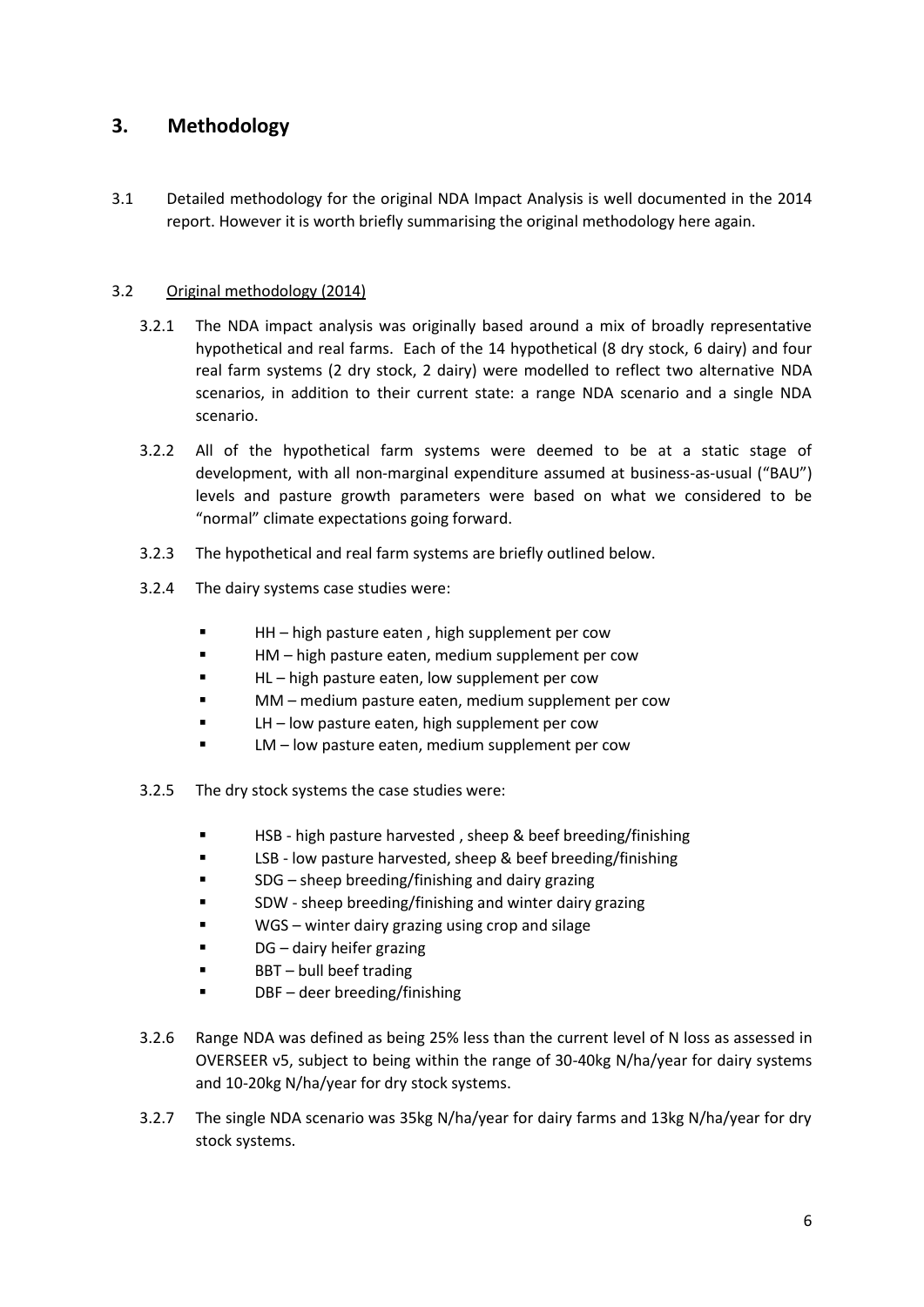- 3.2.8 Where the current level of N loss was assessed as being below the single NDA target, or where the Range and Single NDA target were equivalent, no additional modelling was deemed necessary.
- 3.2.9 The system changes modelled in the range and single NDA scenarios were done on the basis of targeting key pathways within the N cycle, simultaneously trying to minimise any reduction in profitability associated with achieving the required extent of N loss, albeit within the broad parameters of the existing systems.
- 3.2.10 Where possible, an attempt was made to retain the general policy direction of the individual farm systems e.g. dairy support properties were left as dairy support. Scenarios were assessed for practical implementation and realism based on the authors' professional judgement and practical experience.
- 3.2.11 Given the 18-20 year timeframe proposed for farmers to make the necessary changes to meet the draft NDA targets, under the terms of the RFQ, "productivity" improvements were allowed as a means of mitigating the financial impacts of system<sup>1</sup>. Any modelled increases reflected the authors' professional assessment of each farm system's immediate capacity for productivity increase, rather than what is ultimately achievable. This has resulted in the "optimised" scenarios still having a range of productivity levels.
- 3.2.12 Product and input prices used in all financial analysis reflected current seasonal averages for the 2013/14 year (which the authors considered appropriate as regards medium pricing expectations). The solitary exclusion was the milk price, which achieved record levels in 2013/14 for all of the three milk processers Rotorua farmers are currently supplying or able to supply. Accordingly a medium term milk price of \$6.60/kg MS was used.
- 3.2.13 While all of the nitrogen loss assessments were done in OVERSEER 5.4.11, as part of the original analysis these files were then converted to Overseer v6.1.2 using the prescribed Data Input Standards for Overseer and the equivalent levels of N losses calculated.

## 3.3 Updated methodology (2015)

- 3.3.1 For the 2015 analysis update, the OVERSEER scenarios for seven of the hypothetical dry stock and all six of the hypothetical dairy farm systems were migrated to version 6.2.0.
- 3.3.2 The major changes between OVERSEER 6.1 and 6.2 relate to how soil properties (derived from s-Map data<sup>2</sup>) and climate data influence N leaching.
- 3.3.3 Bringing the original files up to protocol for OVERSEER 6.2.0 involved finding GPS locations for all of the theoretical farms within the catchment.
- 3.3.4 Using the S-map name from the original project, which links to the soil data in S-map Online, the best fit of location and rainfall were identified from within the catchment. In some cases this necessitated a slight changing of S-map soils (i.e. Kopuroa\_1a.1 to

**.** 

 $1$  The original study noted that the inclusion of productivity improvements within a mitigation framework potentially confounds estimates of changes in profitability associated with achieving N loss reduction.

<sup>&</sup>lt;sup>2</sup> See <http://smap.landcareresearch.co.nz/home>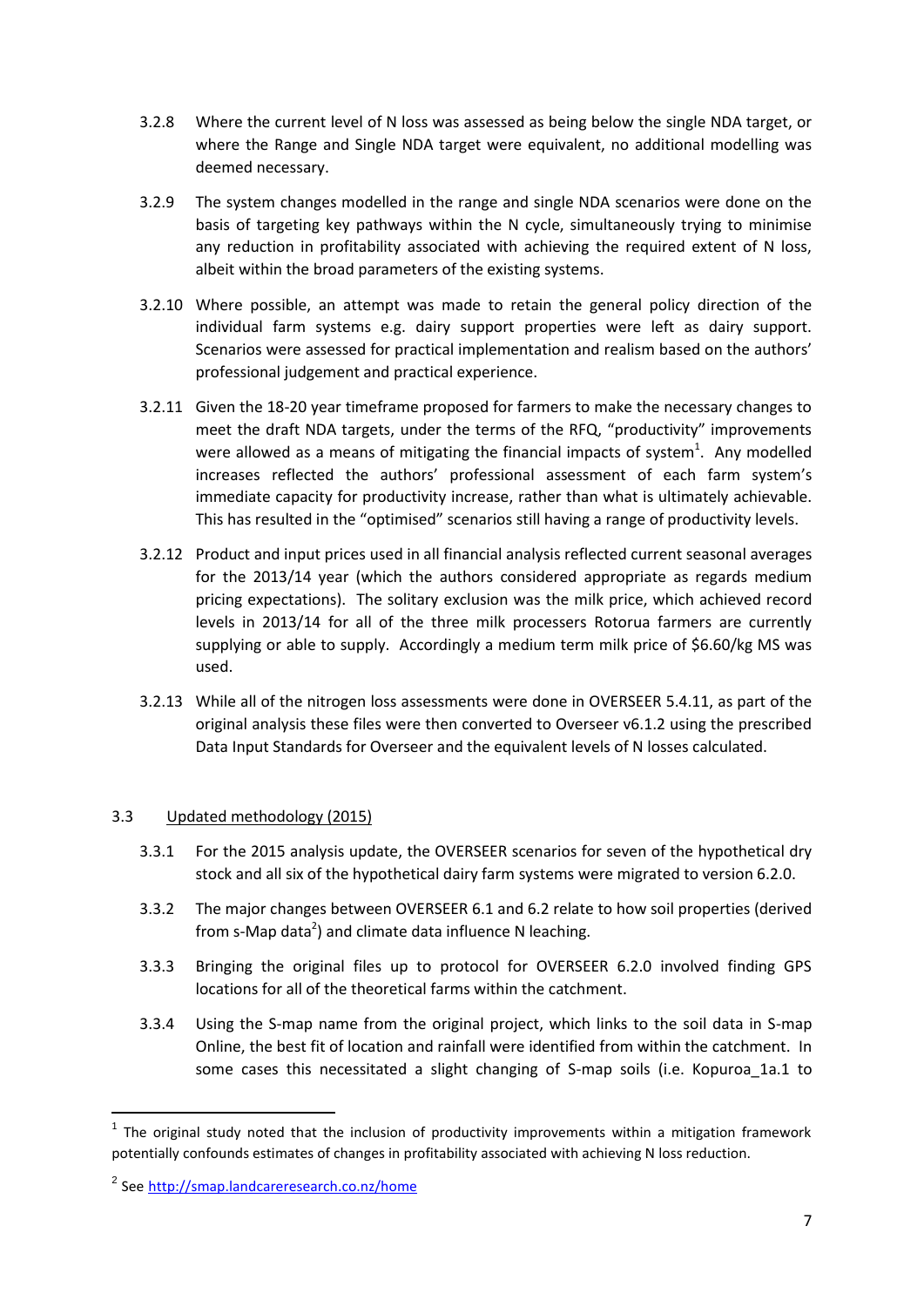Kopuroa\_8a.1). While these two soil types would give different outputs under OVERSEER 6.2.0, because they were previously entered by order and topsoil parameters, there should have been no difference in the original files. We note that there was not the same degree of finesse in the soil data inputs in earlier versions of OVERSEER. For this reason, it was not always possible to get a GPS point that gave an identical rainfall and climate data set to the original data used. However, GPS was required to be used because OVERSEER 6.2 also uses this to calculate temperature and potential evapotranspiration (PET) – and this data can't be gleaned from elsewhere. Therefore slight compromises had to be made on rainfall in order to complete the modelling.

- 3.3.5 Had the original project been undertaken in the current versions of OVERSEER, sourcing appropriate GPS co-ordinates would have been a starting point. However, when the previous versions of OVERSEER were being used, there was no option for using GPS data and so the precise location of the farm down to a GPS point was not relevant. In converting real farms to OVERSEER 6.2.0 and beyond there have frequently been changes in climate data – between the original data used for benchmarking to the OVERSEER generated numbers of OVERSEER v6.2.0. Therefore some changes are not unusual. As can be seen from Table 1 (below) these have been managed to under 2% variation, in all but two properties.
- 3.3.6 As a general rule the change from OVERSEER v6.1 to 6.2 resulted in a further increase<sup>3</sup> in the level of N leaching assessed in OVEERSEER from farm systems on soils derived from pumice.
- 3.3.7 We note that since this migration occurred, OVERSEER has undergone a further version upgrade to 6.2.1. This will likely have altered farm system N outputs again, but these latest changes have not been considered in this report.
- 3.3.8 A single dry stock file, WGS, was unable to be migrated. This was because 5.4.11 was not able to effectively model this system due to the large area of forage crop grown. A "work-around" was developed to allow representative data to be created for the original analysis, but there was insufficient time to allow this to be appropriately recreated for the current analysis. Accordingly this scenario was discarded.
- 3.3.9 Block N loss output data from the migrated base scenario files were then provided to the BOPRC staff, who calculated hypothetical pNDAs for these properties. In line with the Integrated Framework that forms the basis for the proposed rules, pNDAs were calculated as a 31.3% reduction from current level for dairy and 20% reduction from current for dry stock subject to dairy pNDAs sitting within a 54.6-72.8 kg N/ha/year range and dry stock sitting within a 18 – 54.6 kg N/ha/year range.
- 3.3.10 NDA Impact Analysis block names, descriptions, S-Map soils used and rainfall data are presented in [Table 1](#page-9-0) below.
- 3.3.11 For the purposes of this analysis, it was assumed that the base scenarios for the hypothetical farm systems were equivalent to historic N losses, with pNDAs calculated based on current state losses. These pNDAs were also presented in OVESEER v6.2.0.
- 3.3.12 The update of cost and revenue assumptions was brought as close as possible into line with financial data used for other recent analysis assisting in the development of the

 $\frac{1}{3}$  In addition to the increased in N leaching from migration from v5.4.11 to 6.1.2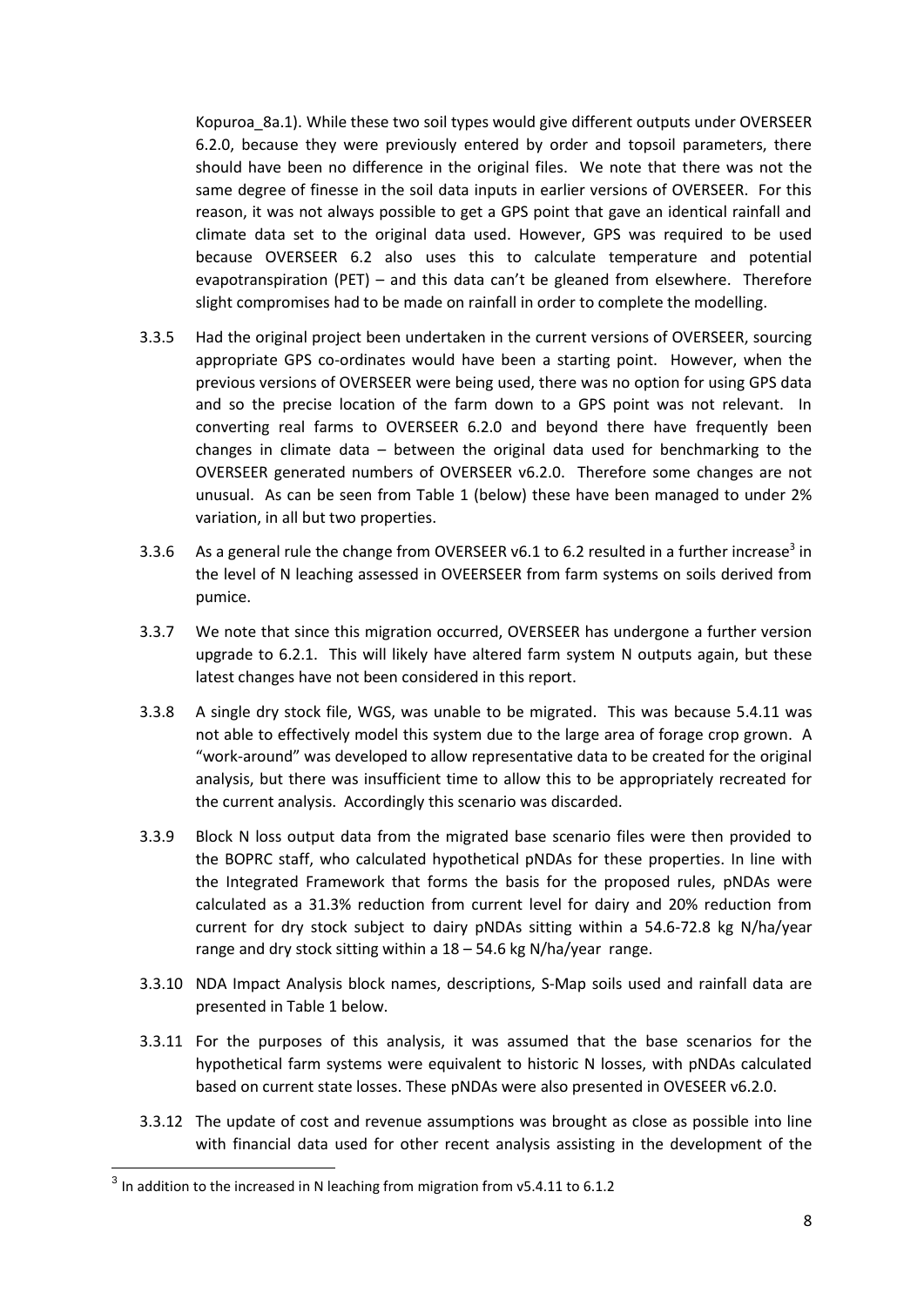Lake Rotorua rules framework, specifically the recent "Economic Impacts Report" [Parsons et al (2015)<sup>4</sup>], but adapted for the differences in financial modelling systems.

- 3.3.13 Dairy system data was primarily based off the 2012/13 Central Plateau Owner-Operator benchmark from DairyBase data. A milk price of \$5.50/kg MS was used for determining dairy farm milk revenue, while an appropriate medium term price expectation for manufacturing beef (\$4.20/kg) was applied to the normal seasonal schedule distributions. We note that the milk price used is lower than both the nominal average Fonterra milk price (\$6.07/kg MS)<sup>5</sup> for the period 2006/07 through 2014/15, the real (CPI adjusted) NZ milk price since 1975, at just under  $$6/kg$  MS<sup>6</sup> and the milk price used in the original NDA Impact Analysis report. However, we believe this price represents more fairly the current global medium term outlook for milk. These are summarised in Appendix 1.
- 3.3.14 For the dry stock farms, Beef+Lamb NZ data for Class 4 farms from the 2014/15 Beef + Lamb Economic Service Sheep & Beef Farm Survey was used to inform the operating expense parameters. Our own medium term revenue expectations were applied to normal seasonal schedule distributions for sheep meat (\$5.50/kg), beef (\$4.20/kg base price), venison (\$6.75/kg), velvet (\$100/kg) and wool (\$3.40/kg). A summary of the operating expense parameters and how they were applied are in Appendix 2.

**.** 

<sup>4</sup> http://www.rotorualakes.co.nz/EconomicImpacts

<sup>&</sup>lt;sup>5</sup> Source: interest.co.nz and Fonterra Cooperative Group Ltd

 $^6$  LIC, BERL 2015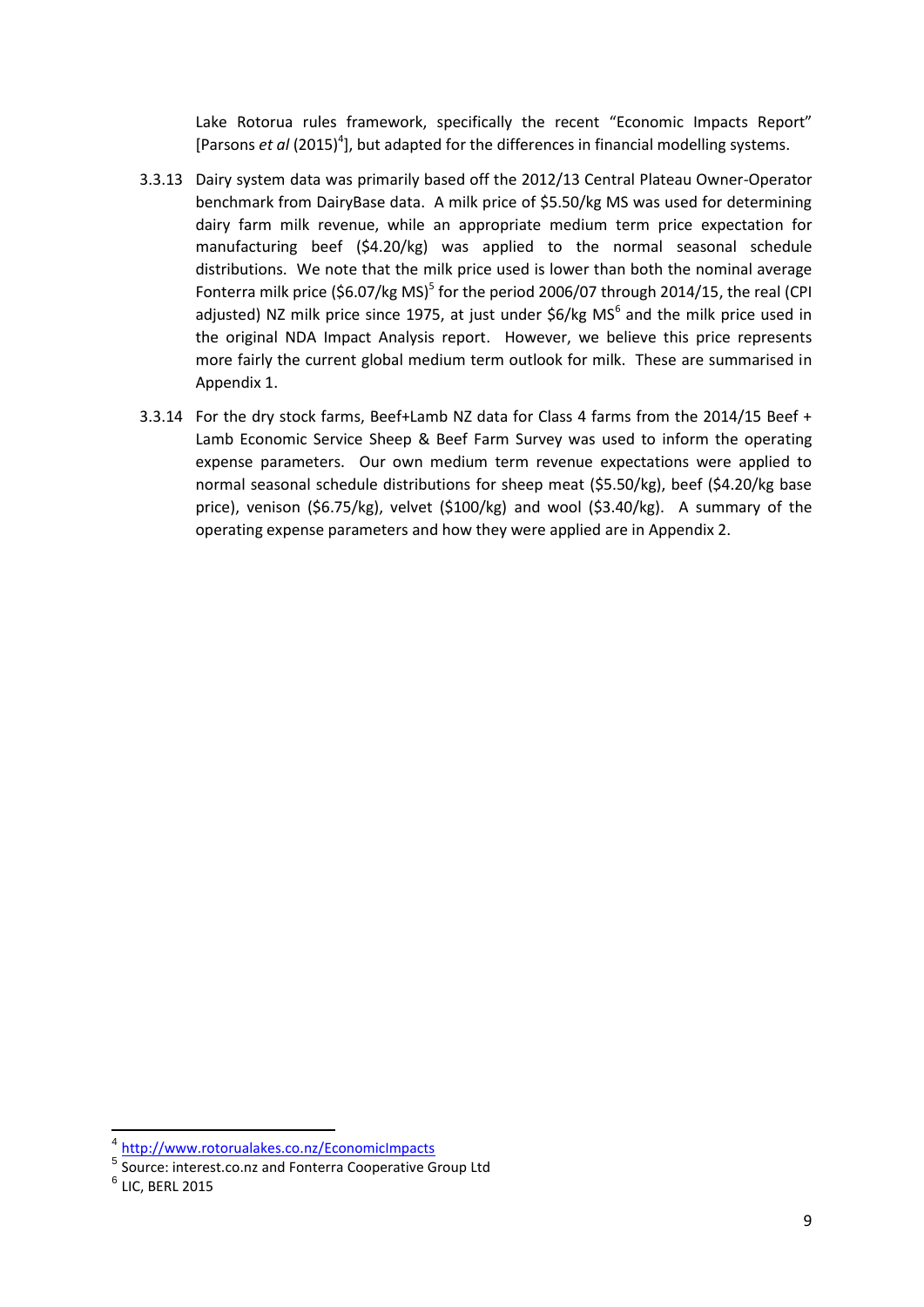| No | Name            | <b>Reference</b>                                   | <b>Soil Name</b> | Soil Type                       | <b>New</b><br>Rainfall | Old<br>Rainfall Change | %     |
|----|-----------------|----------------------------------------------------|------------------|---------------------------------|------------------------|------------------------|-------|
|    | <b>DAIRY</b>    |                                                    |                  |                                 |                        |                        |       |
| 1  | HН              | High pasture eaten;<br>high supplements/cow        | Turangi 1a.1     | <b>Orthic Pumice</b>            | 2,298                  | 2,292                  | 0%    |
| 2  | нм              | High pasture eaten;<br>me dium supplements/cow     | Mamaku_4a.1      | Orthic Podzol                   | 2,339                  | 2,339                  | 0%    |
| з  | HL              | High pasture eaten;<br>low supplements/cow         | Turangi 10a.1    | <b>Orthic Pumice</b>            | 2.164                  | 1,950                  | 10%   |
| 4  | МM              | Me dium pasture eaten;<br>me dium supplements/cow  | Haparangi_1a.1   | Orthic<br>Allophanic            | 1,933                  | 1,650                  | 15%   |
| 5  | LH              | Low pasture eaten;<br>high supplements/cow         | Haparangi 2a.1   | Orthic<br>Allophanic            | 1,558                  | 1,569                  | $-1%$ |
| 6  | LM              | Low pasture eaten;<br>low supplements/cow          | Turangi 1a.1     | <b>Orthic Pumice</b>            | 2,090                  | 2,067                  | 1%    |
|    | <b>DRYSTOCK</b> |                                                    |                  |                                 |                        |                        |       |
| 1  | <b>HSB</b>      | High pasture harvested<br>Sheep/beef, breed/finish | Oropi 1a.1       | Orthic Pumice                   | 1.787                  | 1,780                  | 0%    |
| 2  | <b>LSB</b>      | Low pasture harvested<br>Sheep/beef, breed/finish  | Te Rangiita 5a.1 | <b>Typic Tephric</b><br>Recent  | 1,498                  | 1,500                  | 0%    |
| з  | <b>SDG</b>      | Sheep breed/finish;<br>dairy grazing               | Mamaku_1a.1      | Orthic Podzol                   | 1,961                  | 1,930                  | 2%    |
| 4  | SDW             | Sheep breed/finish;<br>winter dairy grazing        | Haparangi_1a.1   | Orthic<br>Allophanic            | 1,664                  | 1,650                  | 1%    |
| 5  | WGS             | Winter dairy grazing;<br>using crops and silage    | Turangi_1a.1     | Orthic Pumice                   | 1,650                  | 1,650                  | 0%    |
| 6  | DG              | Dairy heifer grazing                               | Turangi_1a.1     | <b>Orthic Pumice</b>            | 1,650                  | 1,650                  | 0%    |
| 7  | <b>BBT</b>      | <b>Bull beef trading</b>                           | Kopuroa_8a.1     | Buried-pumice<br>tephric recent | 1,473                  | 1,467                  | 0%    |
| 8  | <b>DBF</b>      | Deer breed/finish                                  | Oropi_1a.1       | Orthic Pumice                   | 1,787                  | 1,780                  | 0%    |

<span id="page-9-0"></span>**Table 1:** NDA Impact Analysis block names, descriptions, S-Map soils used and rainfall data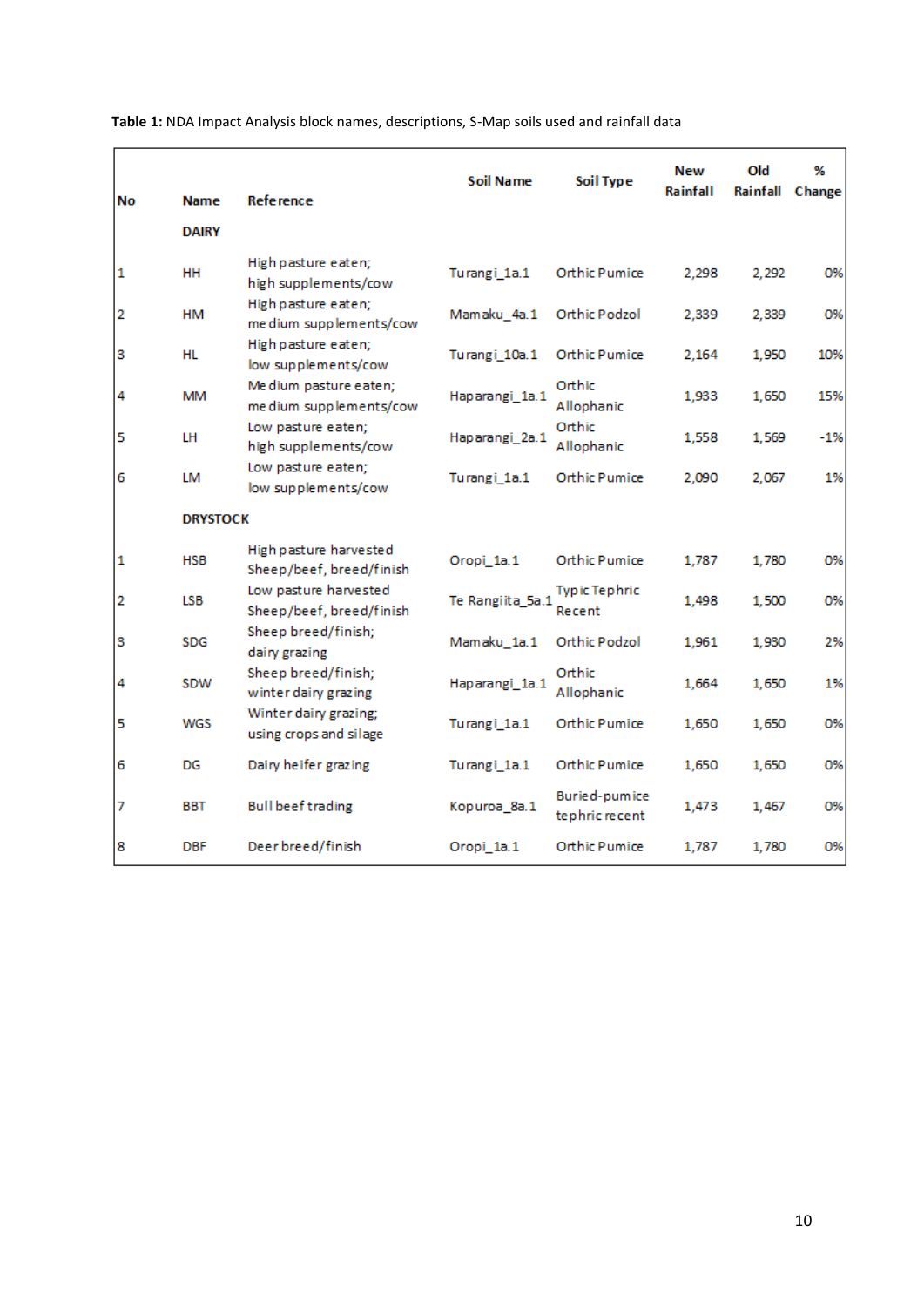## **4. Results and discussion**

- 4.1 Impact of OVERSEER version change on base N losses
- 4.1.1 As expected, the migration of scenario OVERSEER files to v6.2.0 further increased modelled N losses.
- 4.1.2 For the dairy scenarios, assessed N losses in the base (current state) scenarios increased by an average of 94% compared to their assessed losses in OVERSEER 5.4.11. The dry stock scenario N losses increase by 82% compared to OVERSEER 5.4.11. These relative increases are consistent with the observations for actual farm data from the catchment when being migrated to OVERSEER 6.2.

## 4.2 Relativity of hypothetical farm systems to actual farms in the catchment

4.2.1 In order to better understand the applicability of the NDA Impact analysis, the BOPRC wanted to see how the "historic" (current) N losses of the modelled farm systems related to the actual distribution of Rule 11 N losses across the actual farms in the catchment.



4.2.2 These are presented in in [Figure 1](#page-10-0) an[d Figure 2](#page-11-0) below.

- <span id="page-10-0"></span>**Figure 1:** Distribution of modelled dairy farm system pastoral losses relative to actual historic losses from dairy properties in the Rotorua catchment, as modelled in OVERSEER 6.2.0 (Source: BOPRC, Perrin Ag Consultants).
- 4.2.3 As can be seen in [Figure 1](#page-10-0), the modelled farm systems don't provide good representation of the 90-100 kg N/ha N loss dairy farms in the catchment.
- 4.2.4 The dry stock models have a better degree of representation. The very high end of the N leaching range (50-100kg N/ha/year) are not modelled, although this would probably be captured by the WGS model that wasn't able to be migrated for this analysis.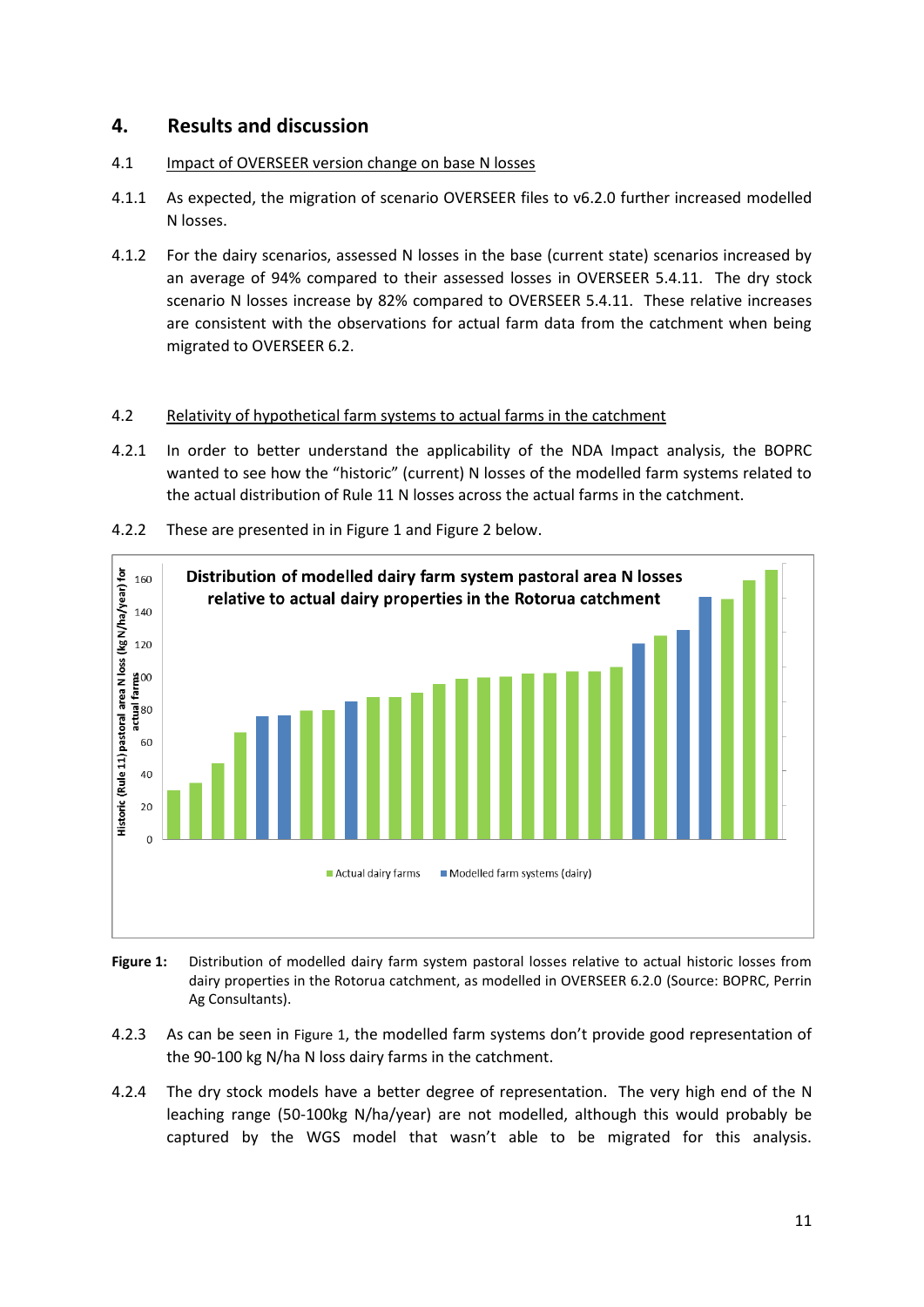

<span id="page-11-0"></span>Figure 2: Distribution of modelled dry stock farm system pastoral losses relative to actual historic losses from dry stock properties in the Rotorua catchment, as modelled in OVERSEER 6.2.0 (Source: BOPRC, Perrin Ag Consultants). Note that the modelled farms don't have a higher N loss than the adjacent properties. The scale of the N losses from the modelled farms has been adjusted to allow their easy identification if the graph isn't printed in colour. These farms have N losses equivalent to the averaged of the properties either side in the graph.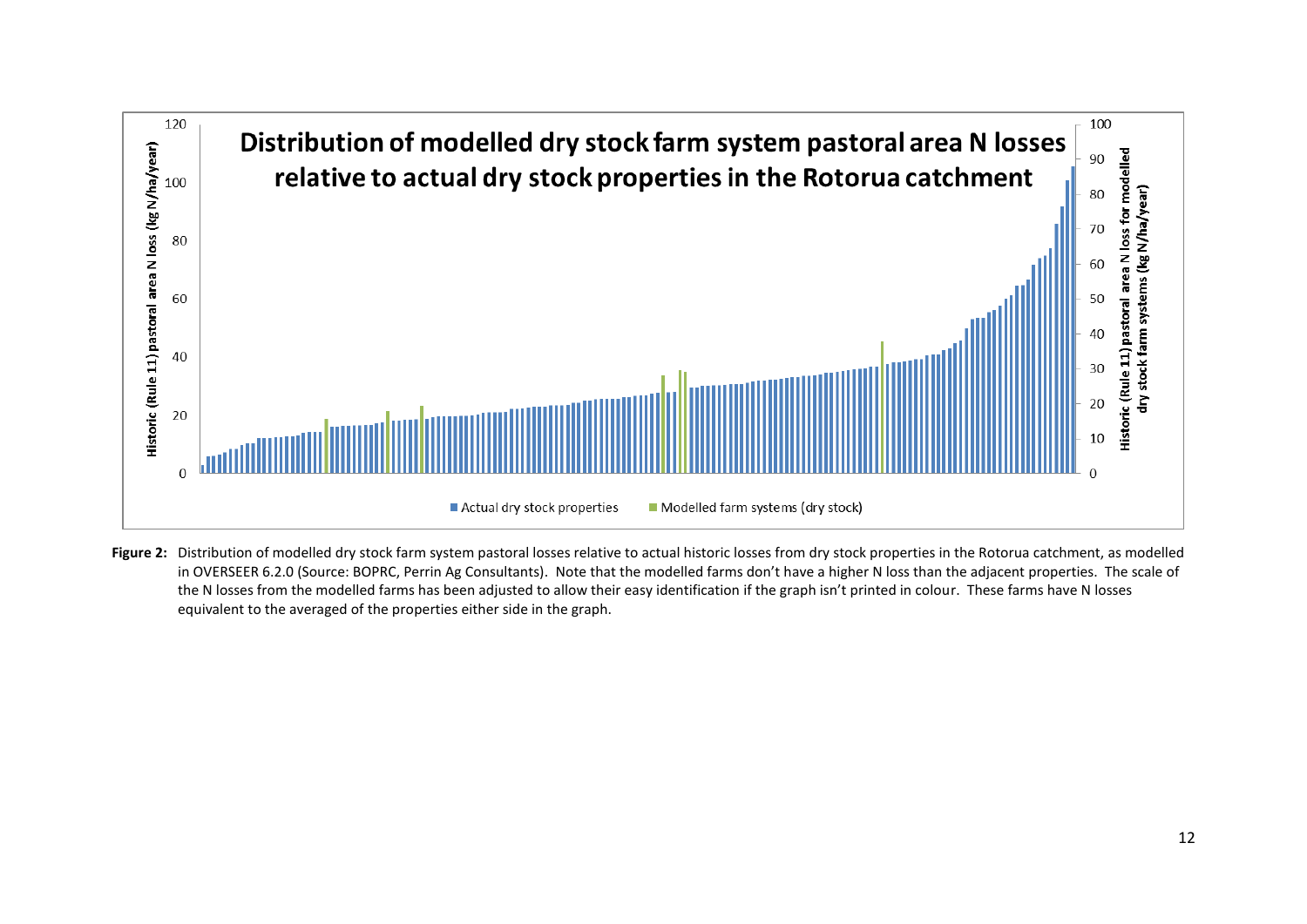#### **Table 2: Summary of drystock systems**

| <b>Base model</b>                  | <b>HSB</b> |   | <b>LSB</b> |   | <b>SDG</b> |     | <b>SDW</b> | DG        |    | <b>BBT</b> |   | <b>DBF</b> |
|------------------------------------|------------|---|------------|---|------------|-----|------------|-----------|----|------------|---|------------|
| Pasture harvested (t DM/ha)        | 7.9        |   | 6.5        |   | 8.0        |     | 6.2        | 7.8       |    | 7.7        |   | 6.1        |
| Stocking rate (SU/ha) <sup>1</sup> | 14.4       |   | 11.8       |   | 14.6       |     | 11.3       | 14.1      |    | 14         |   | 11.2       |
| <b>Breeding ewes</b>               | 48%        |   | 69%        |   | 66%        |     | 73%        |           |    |            |   |            |
| <b>Breeding cows</b>               |            |   |            |   |            |     |            |           |    |            |   |            |
| Dairy heifers                      |            |   |            |   |            |     |            | 100%      |    |            |   |            |
| Winter cows                        |            |   |            |   | 34%        |     | 27%        |           |    |            |   |            |
| Beef trading                       | 52%        |   | 31%        |   |            |     |            |           |    | 100%       |   |            |
| Deer                               |            |   |            |   |            |     |            |           |    |            |   | 100%       |
| Liveweight wintered (kg/ha)        | 613        |   | 579        |   | 573        |     | 1,666      | 487       |    | 475        |   | 520        |
| Winter crop used (% farm area)     | 0%         |   | 3%         |   | 4%         |     | 11%        | 0%        |    | 0%         |   | 4%         |
| N applied (kg/ha/year)             | 6          |   | 11         |   |            |     | 16         | 30        |    | 80         |   | 10         |
| Supplement harvested (% farm area) | 34%        |   | 5%         |   | 19%        |     | 42%        | 48%       |    | 34%        |   | 7%         |
| EBIT $(\frac{2}{3})$ ha)           | \$<br>65   | Ś | 301        | Ś | 336        | -\$ | 53         | \$<br>640 | Ś. | 348        | Ś | 240        |
| (S/SU)                             | 5          | S | 26         | Ś | 23         | -\$ | 5          | \$<br>45  |    | 25         |   | 21         |
| Netkg product/kg lwt wintered      | 59%        |   | 51%        |   | 60%        |     | 13%        | 84%       |    | 105%       |   | 26%        |
| N loss (kg N/ha/year) <sup>2</sup> | 19.3       |   | 15.8       |   | 38.0       |     | 29.7       | 29.2      |    | 17.9       |   | 28.3       |

 $<sup>1</sup>$  Annualised stock units (6,000 MJ ME pasture intake/annum)</sup>

<sup>2</sup>Overseer 6.2.0

| Range scenario                     |    | <b>HSB</b> |    | <b>LSB</b> |     | <b>SDG</b> | <b>SDW</b> |        | DG        |    | <b>BBT</b> |   | <b>DBF</b> |
|------------------------------------|----|------------|----|------------|-----|------------|------------|--------|-----------|----|------------|---|------------|
| Pasture harvested (t DM/ha)        |    | 7.6        |    | 6.3        |     | 7.5        |            | 6.4    | 5.2       |    | 6.9        |   | 5.7        |
| Stocking rate (SU/ha) <sup>1</sup> |    | 13.8       |    | 11.5       |     | 13.6       |            | 11.5   | 9.4       |    | 12.5       |   | 10.4       |
| Breeding ewes/lambs                |    | 66%        |    | 69%        |     | 72%        |            | 87%    |           |    |            |   | 6%         |
| <b>Breeding cows</b>               |    |            |    |            |     |            |            |        |           |    |            |   |            |
| Dairy heifers                      |    |            |    |            |     |            |            |        | 100%      |    |            |   |            |
| Winter cows                        |    |            |    |            |     | 28%        |            | 13%    |           |    |            |   |            |
| Beef trading                       |    | 34%        |    | 31%        |     |            |            |        |           |    | 100%       |   |            |
| Deer                               |    |            |    |            |     |            |            |        |           |    |            |   | 94%        |
| Winter crop used (% farm area)     |    | 0%         |    | 2%         |     | 0%         |            | 0%     | 0%        |    | 0%         |   | 0%         |
| N applied (kg/ha/year)             |    | Ω          |    | 0          |     | 0          |            | 16     | 30        |    | O          |   | 33         |
| New forestry (% farm area)         |    | 0%         |    | 0%         |     | 0%         |            | 0%     | 0%        |    | 0%         |   | 0%         |
| Supplement harvested (% farm area) |    | 34%        |    | 5%         |     | 19%        |            | 42%    | 131%      |    | 34%        |   | 7%         |
| EBIT/ha                            | Ś  | 239        | Ś  | 309        | Ś.  | 330        | Ś          | 9      | \$<br>843 | Ś. | 354        | Ś | 353        |
| ∆ EBIT from Base                   | Ś  | 174        | Ś. | 8          | -Ś  | 6          | \$         | 61     | \$<br>203 | Ŝ. | 5          | Ś | 113        |
| %                                  |    | 266%       |    | 3%         |     | $-2%$      | N/A        |        | 32%       |    | 2%         |   | 47%        |
| N loss (kg N/ha/year) <sup>2</sup> |    | 15         |    | 14         |     | 24         |            | 11     | 26        |    | 14         |   | 18         |
| $\Delta$ N loss from Base          |    | $-5$       |    | $-2$       |     | $-14$      |            | $-19$  | $-4$      |    | -4         |   | $-10$      |
| %                                  |    | $-24%$     |    | $-10%$     |     | $-37%$     |            | $-64%$ | $-12%$    |    | $-20%$     |   | $-36%$     |
| $\Delta$ EBIT/kg N reduced         | \$ | 37         | \$ | 5          | -\$ | 0          | \$         | 3      | \$<br>57  | \$ | 2          | Ś | 11         |

 $\mathcal{L}_\text{max}$  and  $\mathcal{L}_\text{max}$  are the set of the set of the set of the set of the set of the set of the set of the set of the set of the set of the set of the set of the set of the set of the set of the set of the set o

<sup>1</sup> Annualised stock units (6,000 MJ ME pasture intake/annum)

<sup>2</sup> Overseer 6.2.0

| Single scenario                                                 |    | DG     |    | <b>DBF</b> |
|-----------------------------------------------------------------|----|--------|----|------------|
| Pasture harvested (t DM/ha)                                     |    | 4.9    |    | 6.0        |
| Stocking rate (SU/ha) $^{\perp}$                                |    | 8.9    |    | 10.9       |
| Breeding ewes/lambs                                             |    |        |    | 6%         |
| <b>Breeding cows</b>                                            |    |        |    |            |
| Dairy heifers                                                   |    | 100%   |    |            |
| Winter cows                                                     |    |        |    |            |
| Beef trading                                                    |    |        |    |            |
| Deer                                                            |    |        |    | 94%        |
| Winter crop used (% farm area)                                  |    | 0%     |    | 0%         |
| N applied (kg/ha/year)                                          |    | o      |    | 47         |
| New forestry (% farm area)                                      |    | 0%     |    | 0%         |
| Supplement harvested (% farm area)                              |    | 131%   |    | 7%         |
| EBIT/ha                                                         | \$ | 786    | \$ | 364        |
| ∆ EBIT from Base                                                | Ś  | 146    | \$ | 124        |
| %                                                               |    | 0%     |    | 0%         |
| N loss (kg N/ha/year) <sup>2</sup>                              |    | 25     |    | 20         |
| ΔN loss from Base                                               |    | -4     |    | -8         |
| %                                                               |    | $-14%$ |    | $-46%$     |
| ∆ EBIT/kg N reduced                                             | Ś  | 35     | Ś  | 15         |
| $^1$ Annualised stock units (C-000 MLME posture into to (annum) |    |        |    |            |

 $<sup>1</sup>$  Annualised stock units (6,000 MJ ME pasture intake/annum)</sup>

 $2$ Overseer 6.2.0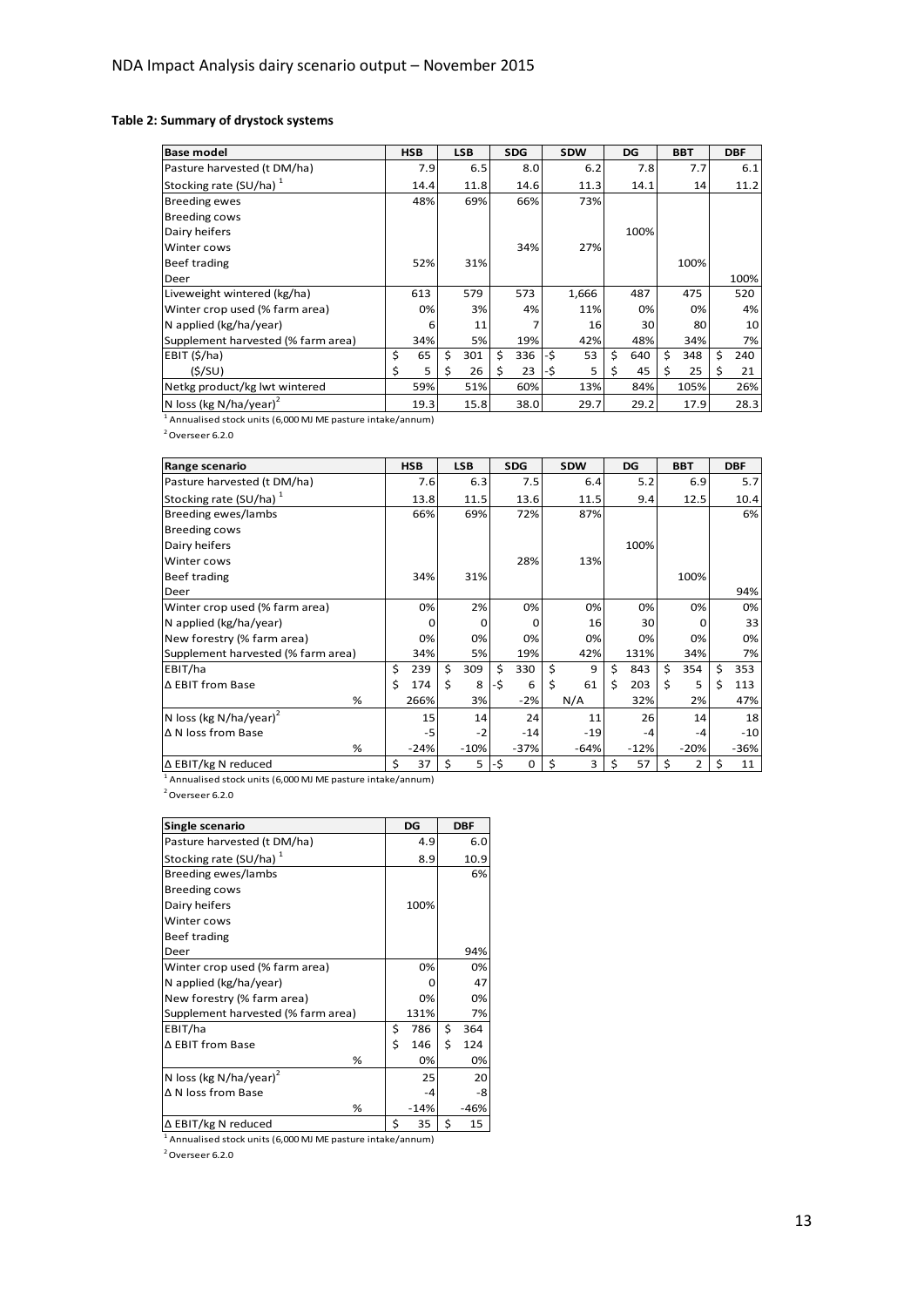#### **Table 3: Summary of dairy farm systems**

| <b>Base model</b>                     | HН    | <b>HM</b>   | <b>HL</b>  | <b>MM</b>  | LH          | LM          |
|---------------------------------------|-------|-------------|------------|------------|-------------|-------------|
| Pasture harvested (tDM/ha)            | 11.0  | 12.5        | 11.9       | 10.4       | 9.4         | 10.4        |
| Cows/ha <sup>1</sup>                  | 3.34  | 3.15        | 3.03       | 2.82       | 2.95        | 2.70        |
| MS/cow <sup>2</sup>                   | 376   | 368         | 355        | 351        | 373         | 351         |
| MS/ha                                 | 1,256 | 1,161       | 1,073      | 991        | 1,101       | 946         |
| Supplement fed (tDM/cow) <sup>3</sup> | 1.60  | 1.11        | 0.52       | 0.83       | 1.44        | 1.05        |
| N applied kg/ha/year                  | 158   | 160         | 124        | 93         | 146         | 47          |
| EBIT (\$/ha)                          | 1,486 | \$<br>1,273 | 1,815<br>Ś | 1,461<br>Ś | 1,275<br>\$ | 1,267<br>Ś. |
| N loss (kg N/ha/year) <sup>4</sup>    | 121   | 141         | 114        | 72         | 72          | 80          |

<sup>1</sup> Cows milked at peak (1 Dec) per effective milking area

 $2$  Milksolids to the factory per cow milked at peak

<sup>3</sup> Includes winter cow grazing

<sup>4</sup>Overseer 6.2.0

| Range scenario                        | HН          |     | <b>HM</b> |     | <b>HL</b> |    | <b>MM</b>      |     | LH     |    | LM     |
|---------------------------------------|-------------|-----|-----------|-----|-----------|----|----------------|-----|--------|----|--------|
| Pasture harvested (tDM/ha)            | 10.8        |     | 10.9      |     | 11.5      |    | 10.4           |     | 9.0    |    | 8.7    |
| Cows/ha <sup>1</sup>                  | 2.53        |     | 2.56      |     | 2.62      |    | 2.57           |     | 2.89   |    | 2.28   |
| MS/cow <sup>2</sup>                   | 376         |     | 368       |     | 369       |    | 364            |     | 378    |    | 370    |
| MS/ha                                 | 950         |     | 943       |     | 968       |    | 934            |     | 1,093  |    | 843    |
| Supplement fed (tDM/cow) <sup>3</sup> | 0.8         |     | 0.6       |     | 0.3       |    | 0.9            |     | 1.8    |    | 0.2    |
| N applied kg/ha/year                  | 61          |     | 76        |     | 79        |    | 46             |     | 33     |    | 27     |
| EBIT/ha                               | \$<br>1,579 | \$  | 1,245     | Ś   | 1,793     | Ś. | 1,499          | \$  | 1,214  | Ś  | 1,380  |
| Δ EBIT from Base                      | \$<br>93    | -\$ | 29        | -Ś  | 22        | Ś  | 39             | -Ś  | 61     | Ś  | 113    |
| %                                     | 6%          |     | $-2%$     |     | $-1%$     |    | 3%             |     | $-5%$  |    | 9%     |
| N loss (kg N/ha/year) <sup>4</sup>    | 70          |     | 81        |     | 86        |    | 52             |     | 48     |    | 72     |
| ΔN loss from Base                     | $-51$       |     | $-60$     |     | $-28$     |    | $-20$          |     | $-24$  |    | -8     |
| %                                     | $-42%$      |     | $-43%$    |     | $-25%$    |    | $-28%$         |     | $-33%$ |    | $-10%$ |
| ∆ EBIT/kg N reduced                   | \$<br>2     | -\$ | 0         | -\$ | 1         | \$ | $\overline{2}$ | -\$ | 3      | \$ | 14     |

 $1$ Cows milked at peak (1 Dec) per effective milking area

 $2$  Milksolids to the factory per cow milked at peak

 $3$ Includes winter cow grazing

<sup>4</sup>Overseer 6.2.0

| Single scenario                       |     | HН              |      | <b>HM</b> |    | HL.    | <b>MM</b>   |     | LH.    | LM          |
|---------------------------------------|-----|-----------------|------|-----------|----|--------|-------------|-----|--------|-------------|
| Pasture harvested (tDM/ha)            |     | 10.5            |      | 10.5      |    | 11.6   | 10.4        |     | 9.0    | 9.9         |
| Cows/ha <sup>1</sup>                  |     | 2.34            |      | 2.46      |    | 2.62   | 2.57        |     | 2.89   | 2.56        |
| MS/cow <sup>2</sup>                   |     | 375             |      | 368       |    | 383    | 364         |     | 378    | 369         |
| MS/ha                                 |     | 878             |      | 905       |    | 1,005  | 934         |     | 1,093  | 944         |
| Supplement fed (tDM/cow) <sup>3</sup> |     | 0.8             |      | 0.6       |    | 0.4    | 0.9         |     | 1.8    | 1.1         |
| N applied kg/ha/year                  |     | 35 <sub>l</sub> |      | 40        |    | 102    | 46          |     | 56     | 29          |
| EBIT/ha                               | \$  | 1,438           | \$   | 1,208     | Ś. | 1,878  | \$<br>1,499 | \$  | 1,214  | \$<br>1,289 |
| ∆ EBIT from Base                      | -\$ | 48              | l-\$ | 65        | Ś  | 62     | \$<br>39    | -Ś  | 61     | \$<br>22    |
| %                                     |     | $-3%$           |      | $-5%$     |    | 3%     | 3%          |     | $-5%$  | 2%          |
| N loss (kg N/ha/year) <sup>4</sup>    |     | 64              |      | 76        |    | 94     | 52          |     | 48     | 59          |
| ΔN loss from Base                     |     | $-57$           |      | $-65$     |    | $-20$  | $-20$       |     | $-24$  | $-21$       |
| %                                     |     | $-47%$          |      | $-46%$    |    | $-18%$ | $-28%$      |     | $-33%$ | $-26%$      |
| ∆ EBIT/kg N reduced                   | -\$ | 1               | -\$  | 1         |    | 3      | \$<br>2     | -\$ | 3      | \$          |

<sup>1</sup>Cows milked at peak (1 Dec) per effective milking area

<sup>2</sup> Milksolids to the factory per cow milked at peak

 $3$ Includes winter cow grazing

 $4$ Overseer 6.2.0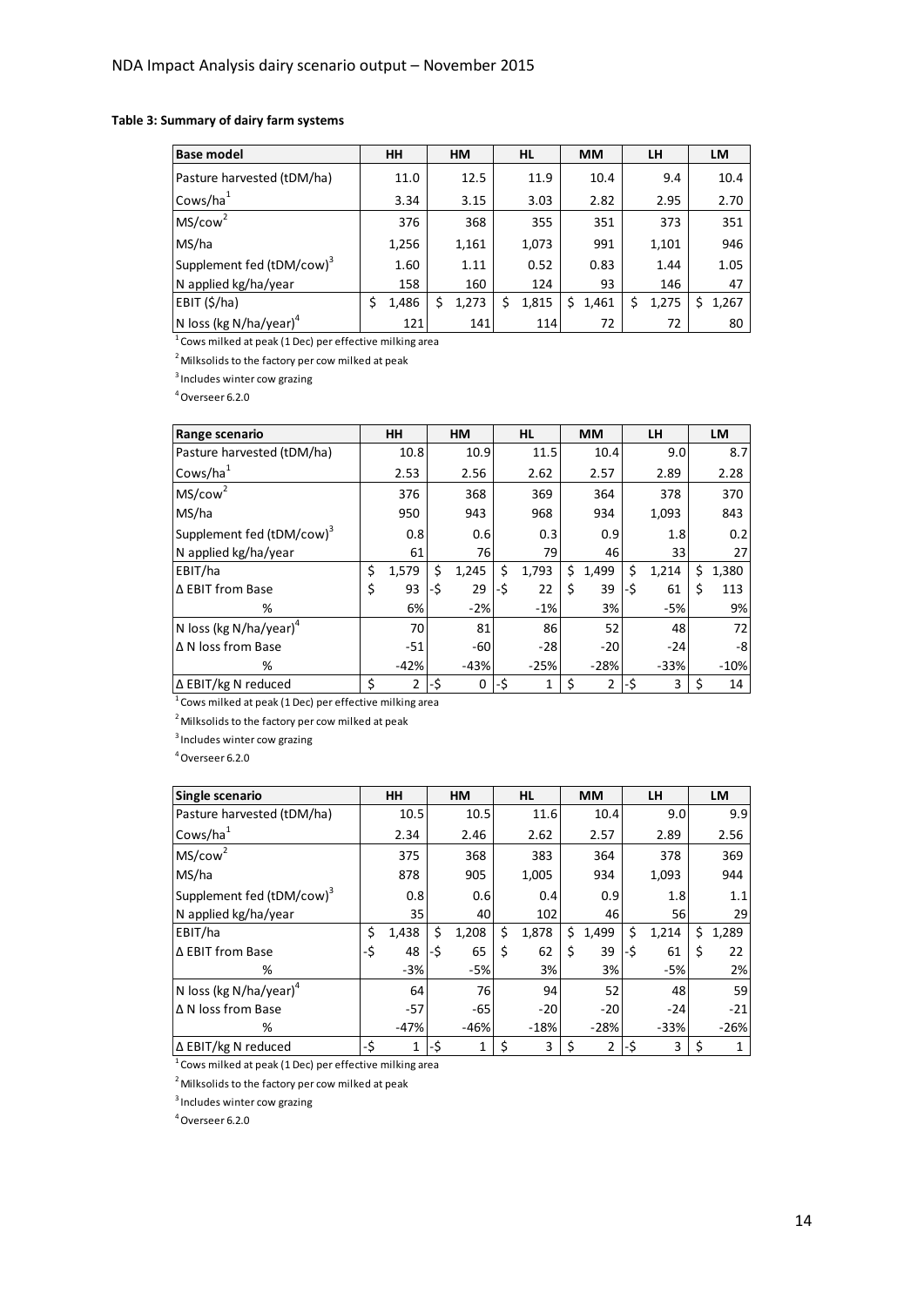| <b>Base N loss</b> |                              |        | % change         | pNDA                   | Required              | Range                    | Reduction | pNDA        | <b>Single NDA</b>               | pNDA      |
|--------------------|------------------------------|--------|------------------|------------------------|-----------------------|--------------------------|-----------|-------------|---------------------------------|-----------|
| <b>Scenario</b>    | 5.4.11                       | 6.2.0  | from             | (6.2.0)                | reduction             | scenario N loss          | achieved  | achieved?   | scenario N                      | achieved? |
|                    | per ha                       | per ha | migration        | per ha                 | from base             | per ha                   |           |             | per ha                          |           |
| <b>HSB</b>         | 13                           | 19     | 53%              | 18                     | $-6%$                 | 15                       | $-24%$    | Yes         |                                 |           |
| <b>LSB</b>         | 11                           | 16     | 47%              | 19                     | None                  | 14                       | $-10%$    | Yes         |                                 |           |
| SDG                | 14                           | 38     | 181%             | 23                     | $-39%$                | 24                       | $-37%$    | No          |                                 |           |
| SDW                | 13                           | 30     | 129%             | 22                     | $-27%$                | 11                       | -64%      | Yes         |                                 |           |
| DG                 | 20                           | 29     | 45%              | 24                     | $-19%$                | 26                       | $-12%$    | No          | 25                              | No        |
| <b>BBT</b>         | 13                           | 18     | 41%              | 18                     | None                  | 14                       | $-20%$    | Yes         |                                 |           |
| DBF                | 16                           | 28     | 79%              | 19                     | $-32%$                | 18                       | $-36%$    | Yes         | 20                              | No        |
|                    |                              |        |                  |                        |                       |                          |           |             |                                 |           |
|                    |                              |        |                  |                        |                       |                          |           |             |                                 |           |
| <b>Scenario</b>    | <b>Base N loss</b><br>5.4.11 | 6.2.0  | % change<br>from | <b>pNDA</b><br>(6.2.0) | Required<br>reduction | Range<br>scenario N loss | Reduction | <b>pNDA</b> | <b>Single NDA</b><br>scenario N | pNDA      |
|                    | per ha                       | per ha | migration        | per ha                 | from base             | per ha                   | achieved  | achieved?   | per ha                          | achieved? |
| HH                 | 70                           | 121    | 74%              | 71                     | $-41%$                | 70                       | $-42%$    | Yes         | 64                              | Yes       |
| HM                 | 64                           | 141    | 120%             | 73                     | $-48%$                | 81                       | $-42%$    | No          | 76                              | No        |
| <b>HL</b>          | 43                           | 114    | 165%             | 73                     | $-36%$                | 86                       | $-24%$    | No          | 94                              | No        |
| MM                 | 46                           | 72     | 57%              | 56                     | $-23%$                | 52                       | $-28%$    | Yes         | 52                              | Yes       |

**Table 4:** Summary of original NDA Impact Analysis farm system N loss modelling compared with provisional NDAs in OVERSEER 6.2.0

|                 | <b>Base N loss</b> |        | % change  | pNDA    | Required                     | Range  | <b>Reduction</b> | pNDA      | <b>Single NDA</b> | pNDA      |  |
|-----------------|--------------------|--------|-----------|---------|------------------------------|--------|------------------|-----------|-------------------|-----------|--|
| <b>Scenario</b> | 5.4.11             | 6.2.0  | from      | (6.2.0) | reduction<br>scenario N loss |        | achieved         | achieved? | scenario N        | achieved? |  |
|                 | per ha             | per ha | migration | per ha  | from base                    | per ha |                  |           | per ha            |           |  |
| HH              | 70                 | 121    | 74%       | 71      | $-41%$                       | 70     | $-42%$           | Yes       | 64                | Yes       |  |
| HM              | 64                 | 141    | 120%      | 73      | $-48%$                       | 81     | $-42%$           | <b>No</b> | 76                | No        |  |
| HL.             | 43                 | 114    | 165%      | 73      | $-36%$                       | 86     | $-24%$           | <b>No</b> | 94                | No        |  |
| MM.             | 46                 | 72     | 57%       | 56      | $-23%$                       | 52     | $-28%$           | Yes       | 52                | Yes       |  |
| LH              | 40                 | 72     | 79%       | 55      | $-24%$                       | 48     | $-33%$           | Yes       | 48                | Yes       |  |
| LM              | 47                 | 80     | 70%       | 57      | $-29%$                       | 72     | $-11%$           | No        | 59                | No        |  |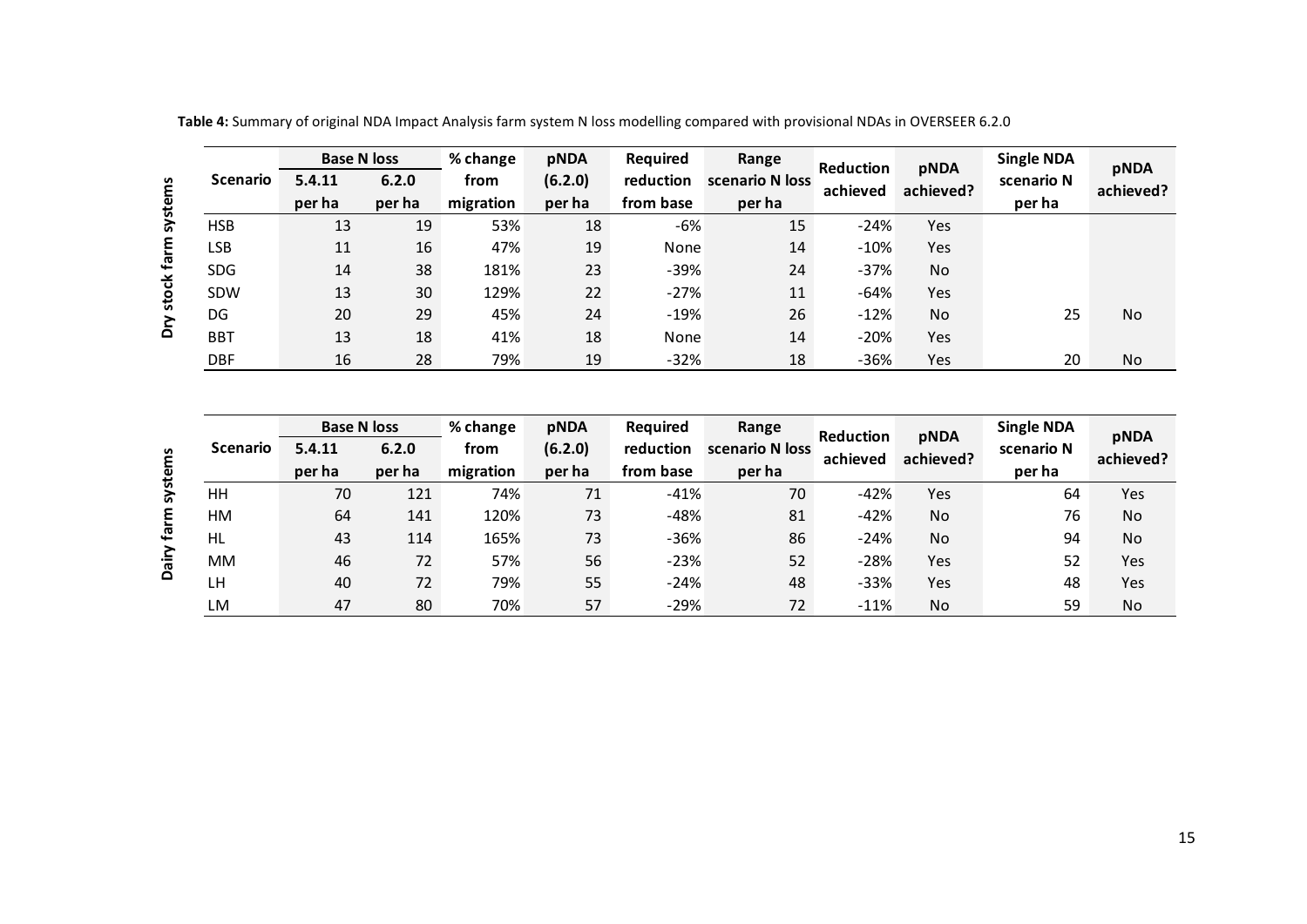#### 4.3 Efficacy of original mitigation scenarios on achieving pNDAs

- 4.3.1 The original analysis essentially considered the ability of farm systems in the catchment to reduce N losses by a targeted 25% of existing losses (tempered by the constraints of a sector range) and ultimately to the nominal levels of 35kg N/ha and 13kg N/ha for dairy and dry stock farms respectively, as assessed in OVERSEER v5.4.11.
- 4.3.2 The current proposed rules framework for the Rotorua catchment will require an average N loss dairy block to reduce N losses by 31% and an average N loss dry stock block by 20%, under a sector range allocation method. The dairy sector as a whole is required to achieve a 35% reduction while the dry stock sector is required to achieve a 17% reduction.
- 4.3.3 The output from the modelled farm systems using OVERSEER v6.2.0 and the revised financial assumptions is summarised on pages 13 & 14 above and in Table 2 and Table 3 (above).
- 4.3.4 When migrated to OVERSEER v6.2.0, the mitigation scenarios as modelled for two of the dry stock systems (SDG and DG) were insufficient to achieve the required N loss reductions. Both these systems involved dairy support.
- 4.3.5 We also note that of the seven dry stock production systems modelled, two dry stock farms were already assessed as being at their 2032 pNDA level and would have to make no changes. This is as a result of their being at the bottom of the historical range of N losses within their sector (see Figure 2) and therefore eligible to receive an allocation equivalent to or higher than their historic N losses. Under the proposed rules this surplus NDA could be used to intensify production in the future or potentially sold.
- 4.3.6 The two dairy grazing scenarios both failed to meet their pNDA targets as modelled. Further reductions in cattle numbers with either increasing sheep numbers (for SDG) or increasing pasture exported as supplement (DG) would likely be required to meet targets and retain similar production systems. The alternative would be to purchase/lease NDA from farms with a surplus. The financial impact of this wasn't modelled.
- 4.3.7 Three of the six dairy farm scenarios were able to meet new pNDA targets as modelled in the original study. For farm systems that were unable to meet the pNDA target, the extent or "extremity" of further system change required to achieve the target varies depending on the "gap" between current N loss and the pNDA. Where only a minimal gap exists, the purchase of NDA might be viable, but this will depend on the extent of any financial loss expected to be incurred through system change versus the opportunity cost of investing capital in N loss rights.
- 4.3.8 For some systems where higher stocking rates are required to maintain pasture quality and pasture control, retirement of steeper areas into forestry may be required, given the practical implications of operating a farm with too low a stocking rate. Given our current experience in systems analysis in relation to the farms meeting the targets in the draft rules, we believe that partial conversion of dairy farms to dry stock systems isn't a realistic option for most dairy farmers given a lack of infrastructure (i.e. sheep proof fences and handling facilities), incompatible classes of livestock (bulls and cows aren't a good mix) and the fact that reducing cow numbers and keeping young stock at home doesn't appear to deliver a net decrease in N losses to water (as there is invariably net reduction in the export of N off the farm).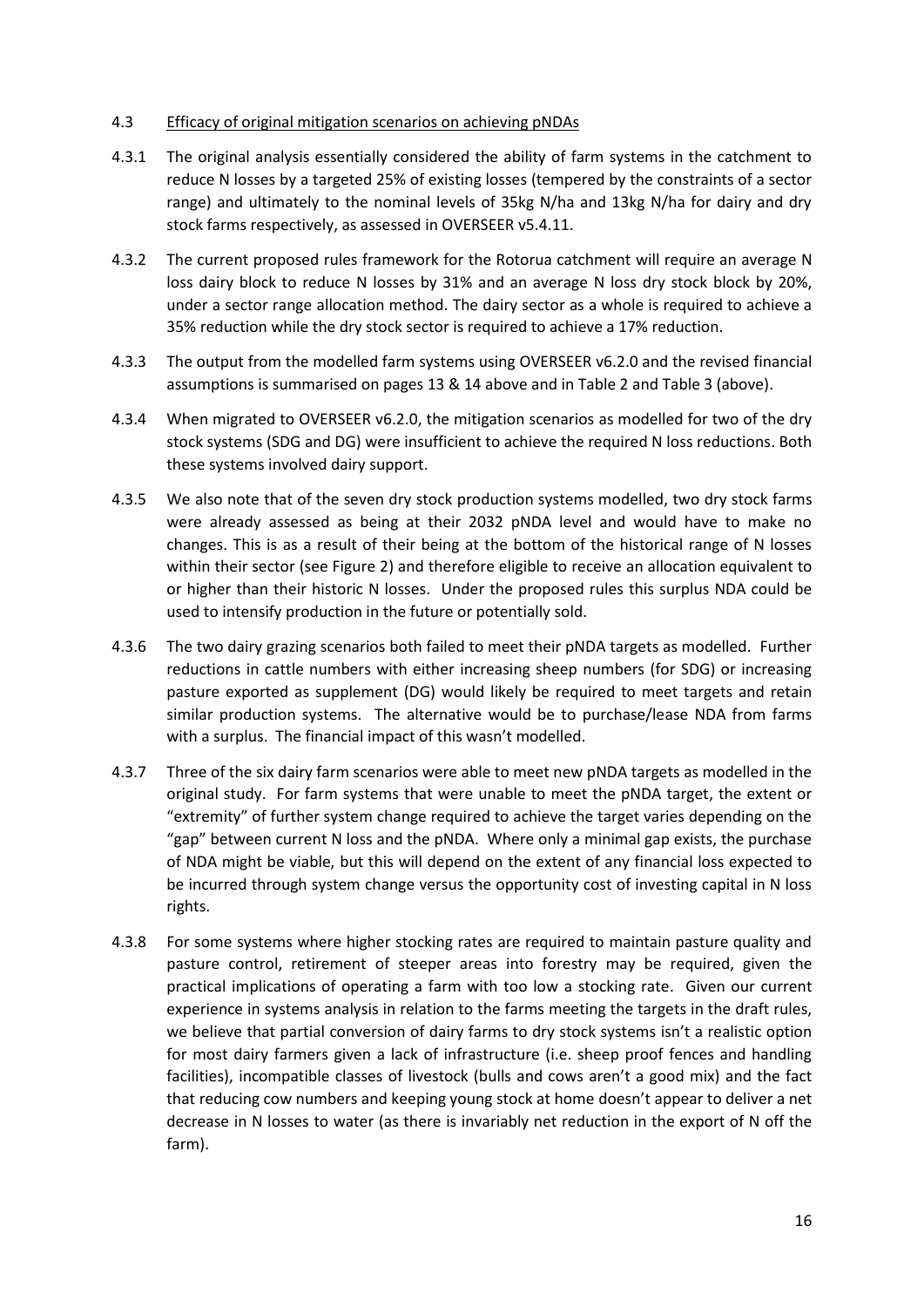4.3.9 These results are relatively unsurprising given that the average reduction target for dairy farms in the catchment is 35%, compared with the 29-30% average reduction in N losses achieved by mitigations in the original analysis. However, given that achieving an N loss of 35kg N/ha (v5.4.11) was successfully modelled in the original study for each scenario it is clear that certain combinations of production systems and geo-physical characteristics are assessed in newer versions of OVERSEER as leakier than they had previously been, which in turn requires greater levels of N loss reduction under the sector range allocation framework.

## 4.4 Financial analysis

- 4.4.1 The changes in the underlying input/output prices for the dairy farm systems resulted in the average base operating profitability across the six farm systems reducing by 52% from the original analysis, to \$1,430/ha from \$2,967/ha. This loss of profitability is primarily due to a reduction in milk price by \$1.10/kg MS, as well as a slight increase in modelled farm working expenses. As would be readily recognised by most people involved in the sector, dairy farm profitability is highly correlated to milk price.
- 4.4.2 What is more interesting and possibly more important as regards assessing the impact of the rules on farmers is how underlying market conditions can alter the economic impact of meeting nitrogen reductions.
- 4.4.3 Sensitivity analysis on the change in dairy farm operating profit from reducing N losses by an average of 30% (this average reduction for the "Range" scenario was the same in v5.4.11 and v6.2.0) with changes in milk price (revenue) and PKE (expenses) revealed interesting results.
- 4.4.4 The average "cost" of this N reduction increased as both the milk price increased and as the price of PKE decreased (Table 5). An identical relationship exists for the price of nitrogenous fertiliser. This essentially reflects the nature of the mitigations modelled. In the study, reducing N losses typically resulted in a reduction in milk production as a result of fewer inputs [of N in feed and fertiliser] and improving the efficiency of use the remaining inputs. This analysis implies that as farm profits increase, then the opportunity cost of system change increases.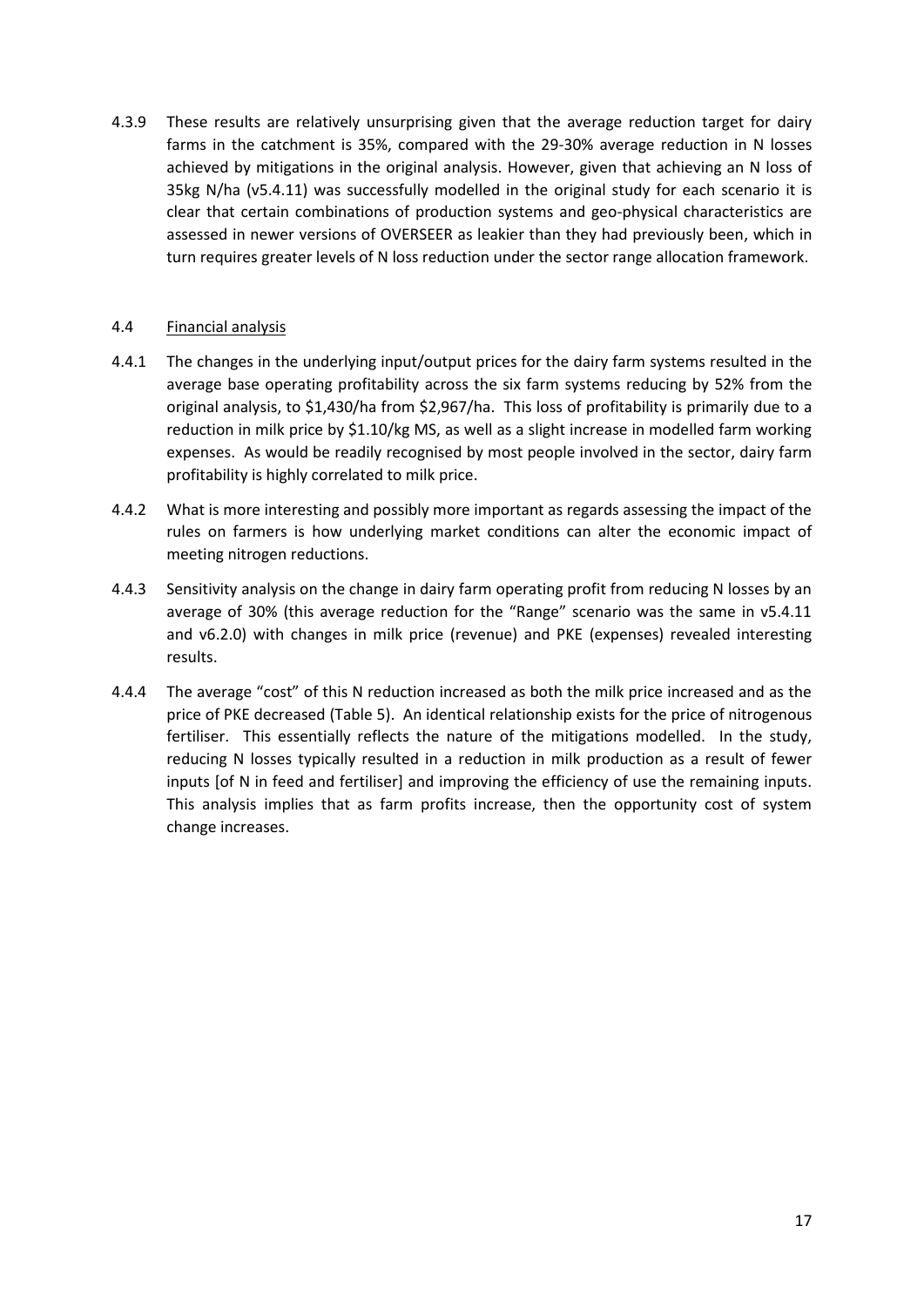|                |       |       | Milk price (\$/kg MS) |            |           |            |  |  |  |  |  |  |  |  |  |  |
|----------------|-------|-------|-----------------------|------------|-----------|------------|--|--|--|--|--|--|--|--|--|--|
|                |       | 5.00  | 5.50                  | \$<br>6.00 | Ś<br>6.50 | \$<br>7.00 |  |  |  |  |  |  |  |  |  |  |
|                | \$220 | \$28  | -\$22                 | $-573$     | $-5123$   | $-5174$    |  |  |  |  |  |  |  |  |  |  |
| $(5/t$ landed) | \$250 | \$55  | \$4                   | $-547$     | $-597$    | $-5148$    |  |  |  |  |  |  |  |  |  |  |
|                | \$280 | \$81  | \$30                  | $-521$     | $-571$    | $-5122$    |  |  |  |  |  |  |  |  |  |  |
| price (        | \$310 | \$107 | \$56                  | \$6        | -\$45     | $-596$     |  |  |  |  |  |  |  |  |  |  |
| PKE            | \$340 | \$133 | \$82                  | \$32       | $-519$    | $-569$     |  |  |  |  |  |  |  |  |  |  |

**Table 5:** Sensitivity of the cost of achieving 30% reductions in N loss to milk price and key inputs (change in EBIT)

|       | Ś<br>5.00 | \$<br>5.50 | \$<br>6.00 | \$<br>6.50 | 7.00<br>S             |  |  |  |  |  |  |  |  |  |  |
|-------|-----------|------------|------------|------------|-----------------------|--|--|--|--|--|--|--|--|--|--|
| \$600 | \$25      | $-525$     | $-576$     | $-5126$    | $-5177$               |  |  |  |  |  |  |  |  |  |  |
| \$700 | \$38      | $-512$     | $-563$     | $-5113$    | $-5164$               |  |  |  |  |  |  |  |  |  |  |
| \$800 | \$51      | \$0        | $-550$     | $-5101$    | $-5151$               |  |  |  |  |  |  |  |  |  |  |
| \$900 | \$64      | \$13       | $-537$     | $-588$     | $-5139$               |  |  |  |  |  |  |  |  |  |  |
|       | \$76      | \$26       | $-525$     | $-575$     | $-5126$               |  |  |  |  |  |  |  |  |  |  |
|       |           | \$1,000    |            |            | Milk price (\$/kg MS) |  |  |  |  |  |  |  |  |  |  |

- 4.4.5 When milk price is low, the economic impact of lowering milk production reduces; likewise, when input prices are high, reducing their [inefficient] use improves the cost structure of the business. The difference in the financial assumptions between the original 2014 study and this update has a considerable impact on how the impact of meeting N reductions is perceived. In the original study, achieving the range reduction targets was assessed as resulting in a reduction in *average* dairy operating profit of \$100/ha – under the current assumptions, implementing identical system change is likely to increase *average* farm EBIT by \$7/ha. This is solely as a result of changes in prices of outputs, with the reduction in the medium term milk price from \$6.60/kg MS to \$5.50/kg MS.
- 4.4.6 The updates in the underlying input/output prices for the dry stock farm systems resulted in base operating profitability reducing by 5% to \$268/ha from \$282/ha across the seven assessed farm systems. This was almost entirely a result of increased labour costs in the new assumptions.
- 4.4.7 Notwithstanding that two of the seven drystock farm systems would comply with their provisional NDA with no system changes, the three remaining systems that were able to achieve compliance with their pNDA increased profitability by \$116/ha in doing so. Even the two dry stock farms in which the original scenarios failed to reach the pNDA level were adjudged to essentially sustain or increase profitability despite reducing N losses by 37% and 12% respectively. This sits in contrast with the dairy systems, for which economic outcomes are likely to be more variable. We suggest this is possibly due to the modelled dry stock farm systems having a wider range of productivity than the dairy farm systems and, on average, having greater capacity to lift productivity in response to the need to mitigate N losses.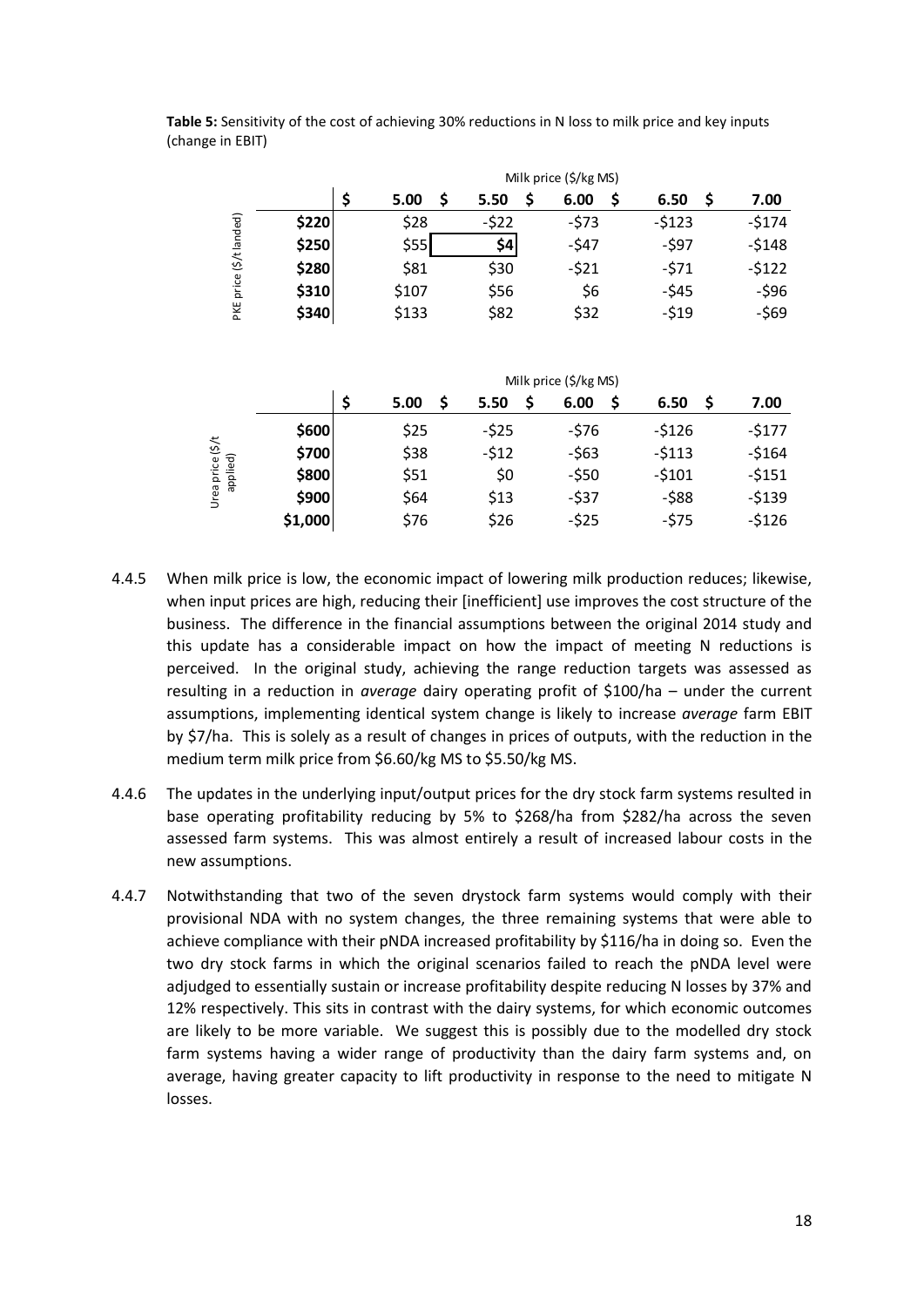| Table 6: Sensitivity of the cost of achieving 29% reductions in N loss to red meat prices and key inputs |  |  |  |  |  |  |
|----------------------------------------------------------------------------------------------------------|--|--|--|--|--|--|
| (change in EBIT)                                                                                         |  |  |  |  |  |  |

|                                     |        | Lamb price (\$/kg cwt) |        |        |        |        |        |
|-------------------------------------|--------|------------------------|--------|--------|--------|--------|--------|
|                                     |        | \$4.00                 | \$4.50 | \$5.00 | \$5.50 | \$6.00 | \$6.50 |
| cwt)<br>$\frac{8}{8}$<br>Beef price | \$3.50 | \$76                   | \$58   | \$40   | \$22   | \$4    | $-515$ |
|                                     | \$3.75 | \$77                   | \$59   | \$41   | \$23   | \$5    | $-513$ |
|                                     | \$4.00 | \$79                   | \$61   | \$42   | \$24   | \$6    | $-512$ |
|                                     | \$4.20 | \$80                   | \$62   | \$44   | \$26   | \$7    | $-511$ |
|                                     | \$4.50 | \$81                   | \$63   | \$45   | \$27   | \$9    | -\$9   |
|                                     | \$4.75 | \$83                   | \$65   | \$47   | \$29   | \$11   | $-57$  |
|                                     | \$5.00 | \$84                   | \$66   | \$48   | \$30   | \$12   | $-56$  |

|      |       | Winter cropping costs (\$/ha cropped) |                     |       |
|------|-------|---------------------------------------|---------------------|-------|
| coon | coro. | ca non                                | C <sub>1</sub> OF O | 61.10 |

|                                 |         | \$850 | \$900 | \$950 | \$1,000 | \$1,050 | \$1,100 | \$1,150 |
|---------------------------------|---------|-------|-------|-------|---------|---------|---------|---------|
| (5/t)<br>Urea price<br>applied) | \$600   | \$70  | \$71  | \$73  | \$74    | \$75    | \$77    | \$78    |
|                                 | \$700   | \$73  | \$74  | \$75  | \$77    | \$78    | \$79    | \$81    |
|                                 | \$800   | \$75  | \$76  | \$78  | \$79    | \$80    | \$82    | \$83    |
|                                 | \$900   | \$78  | \$79  | \$80  | \$82    | \$83    | \$84    | \$86    |
|                                 | \$1,000 | \$80  | \$81  | \$83  | \$84    | \$85    | \$87    | \$88    |

- 4.4.8 Sensitivity of the average drystock farm operating profit to changes in beef and lamb price is similarly interesting. Table 6 shows the change in EBIT for a drystock farm achieving the average reduction of 29% (Table 4). As lamb price increases, the average cost from mitigating N losses decreases, but as beef price increases (and heifer grazing prices, which we've linked by way of a simple linear regression), the cost from mitigation increases due to higher opportunity cost of the system change. Changes in input prices appear to have a much reduced impact.
- 4.4.9 Again, like with the dairy systems, these relationships reflect the nature of the mitigation strategies – for the dry stock properties modelled increasing sheep:cattle ratio, decreasing cattle and increasing ewe productivity all feature heavily in the scenarios, all of which have revenue impacts; in comparison, input mitigations (like reducing N fertiliser, reducing cropping) are limited, reflecting the reduced intensity of most of these dry stock systems.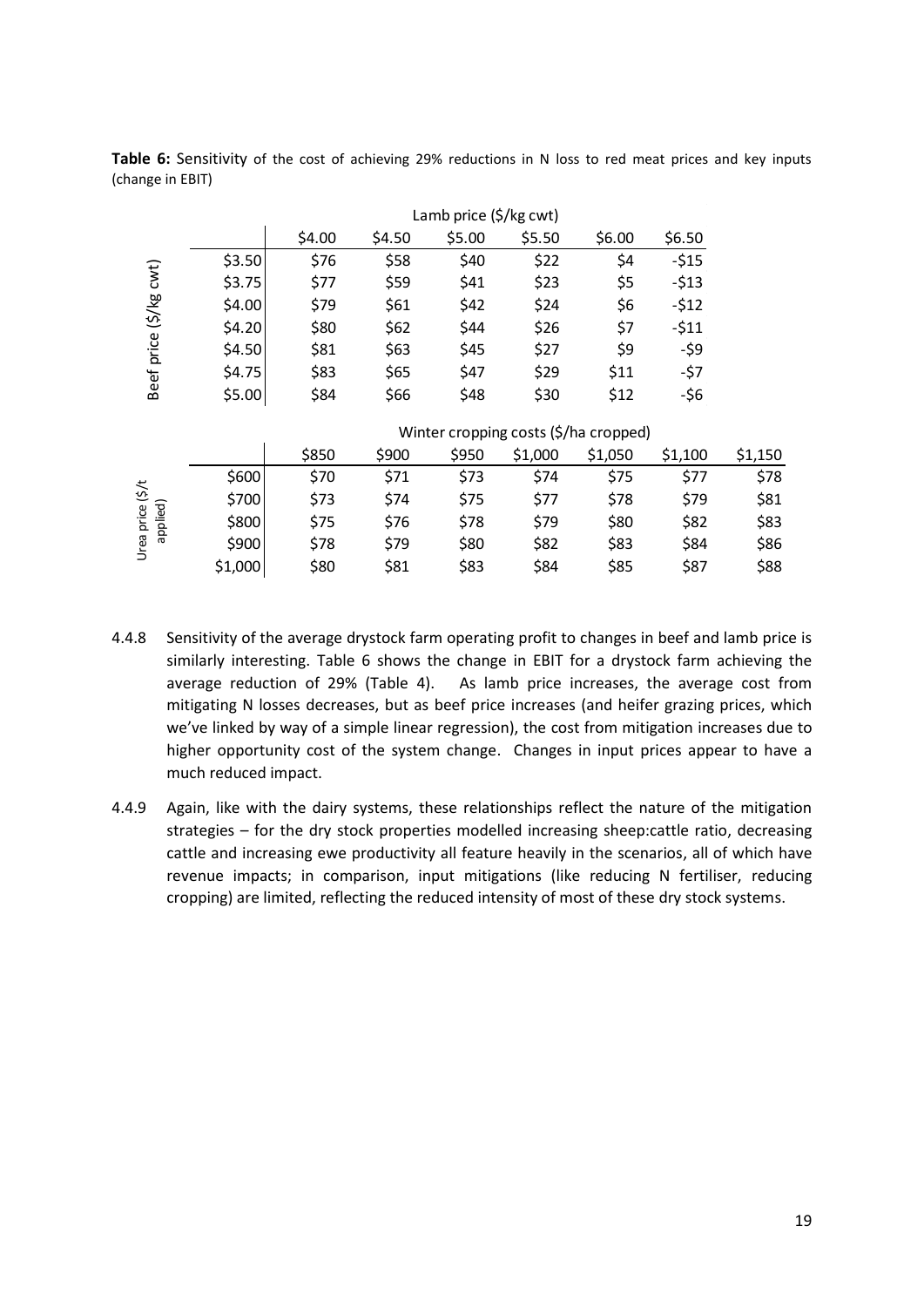## **5. Conclusions**

- 5.1 It is apparent that the mitigation scenarios presented in the 2014 NDA Impact Report will still provide some value in helping farmers and regulators alike in understanding how farmers might meet the likely N loss reduction targets for the Lake Rotorua catchment.
- 5.2 Just over half of the modelled farm systems were able to achieve their provisional NDA targets utilising the scenarios developed in the original study and two of the dry stock farms were adjudged to already be operating at or under their likely 2032 NDA.
- 5.3 However, some farms will have to move beyond changes within their current farm systems to achieve the pNDA. For dairy farmers where only a minimal gap exists, the purchase of NDA might be viable, particularly if the farm system is highly profitable. For some systems where higher stocking rates are required to maintain pasture quality and pasture control, retirement into forestry of steeper areas may be required. Partial conversion of dairy farms to dry stock systems isn't considered a realistic option for most dairy farmers. For dry stock farms we expect the primary option for reducing N further will be strategic afforestation (assuming significant productivity improvement isn't necessarily achievable).
- 5.4 With such a limited data set, it is difficult to ascertain whether or not geophysical characteristics make a significant difference to the capacity of an existing farm system to meet their pNDA. At this juncture we suspect that historic land use and its impact on the pNDA allocation as well as individual farmer preference and management ability are probably more significant factors in the capacity of a current landowner to meet their 2032 target.
- 5.5 The revision of the medium term pricing assumptions used in the study had little impact on the economic outcomes of the mitigations for the dry stock scenarios. But revised expectations of lower medium term milk prices clearly demonstrated how the changes in the prices of inputs and outputs associated with a mitigation strategy can alter the perceived and actual economic impacts of meeting N loss targets.
- 5.6 More work is potentially required to address an apparent gap in the earlier study as regards how dairy farms historically leaching 90-100kg N/ha will be affected by the proposed rules and what additional mitigations might be required by those farm systems previously thought to have made enough system change to meet the "35/13" targets. These will likely be dairy farms and dairy support properties.

#### **PERRIN AG CONSULTANTS LTD**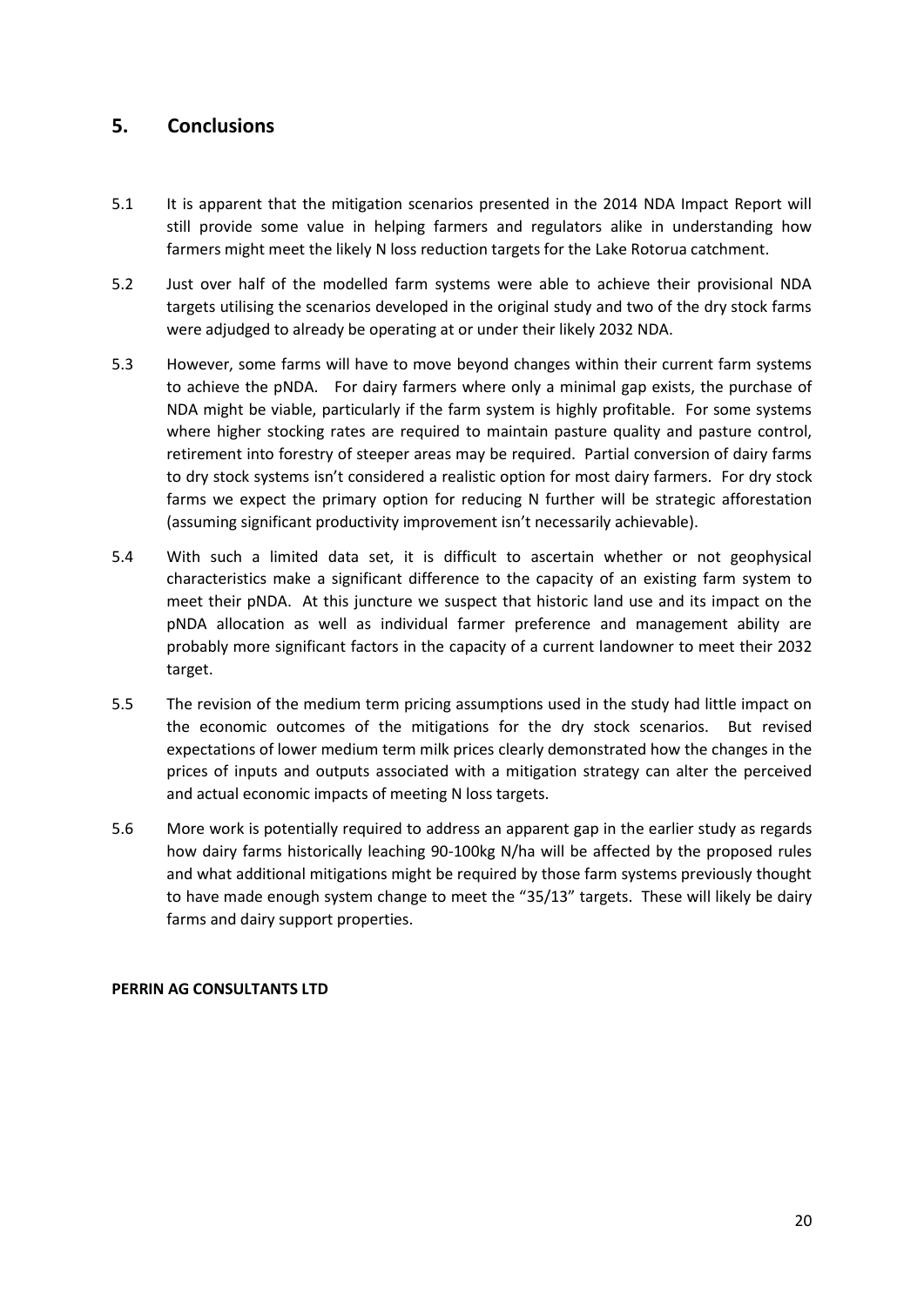| Animal health                                        |             | 90 /cow                     |
|------------------------------------------------------|-------------|-----------------------------|
| Breeding (incl. lease bulls and repro. intervention) |             | 37 /cow                     |
| Electricity                                          |             | 42 /cow                     |
| Shed expenses                                        |             | 18 /cow                     |
| <b>Feed expenses</b>                                 |             |                             |
| Grazing expenses                                     |             |                             |
| <9 months of age                                     |             | 6.5 /head/week              |
| 10-22 months of age                                  |             | 8.5 /head/week              |
| Winter grazing                                       |             | 24 /head/week               |
| Supplement expenses                                  |             |                             |
| Grass silage/hay                                     | 450 /ha     |                             |
| Baleage (220kg DM) purchased                         |             | 70 /bale                    |
| Maize silage - grown                                 | $3,500$ /ha |                             |
| Maize silage - purchased                             |             | $0.32$ /kg DM               |
| Winter forage crops                                  | 1000 /ha    |                             |
| Summer forage crops                                  | 600 /ha     |                             |
| Palm kernel expeller meal                            |             | 250 /t delivered            |
| Calf feed                                            |             | 650 /t delivered            |
|                                                      |             |                             |
| Other working expenses                               |             |                             |
| Fertiliser & lime                                    |             | 450 /t superten 15k applied |
| Nitrogen                                             |             | 828 /t urea applied         |
| Farm stores                                          |             | 4 /cow                      |
| Freight                                              |             |                             |
| <9 months of age                                     |             | 15 /head                    |
| 10-22 months of age                                  |             | 24 /head                    |
| MA cows                                              |             | 28 /head                    |
| General                                              |             | 2 per cow                   |
| Regrassing                                           | 600 /ha     |                             |
| Landscaping                                          |             | 3/ha                        |
| Weed & pest control                                  |             | 34 /ha                      |
| Vehicle expenses                                     |             |                             |
| <b>Tractor</b> fuel                                  |             | 37 / ha                     |
| Tractor R&M                                          |             | 85 /ha                      |
| Vehicle fuel                                         |             | 37 /ha                      |
| Vehicle R&M                                          |             | 85 /ha                      |
| Repairs & Maintenance                                |             |                             |
| Effluent                                             |             | 8 /cow                      |
| Fences and yards                                     |             | 25 /ha                      |
| Houses                                               |             | 5,000 /house                |
| <b>Buildings</b>                                     |             | $10 / \text{cow}$           |
| Plant & machinery                                    |             | 30 /cow                     |
| Tracks & races                                       |             | 25 /ha                      |
| Water supply                                         |             | 35 / ha                     |
| Overheads                                            |             |                             |
| Administration                                       |             |                             |
| Accounting                                           |             | 4,000 / entity              |
| Advisory/legal                                       |             | 5,000 / entity              |
| General administration                               |             | 3,000 / entity              |
| Insurance                                            |             | 62 / ha                     |

Rates **107 has a control** control control control control control control control control control control control control control control control control control control control control control control control control cont

Depreciation 0.4 /kg MS

**Source:** DairyBase 2012/13 Central Plateau Owner Operator Survey